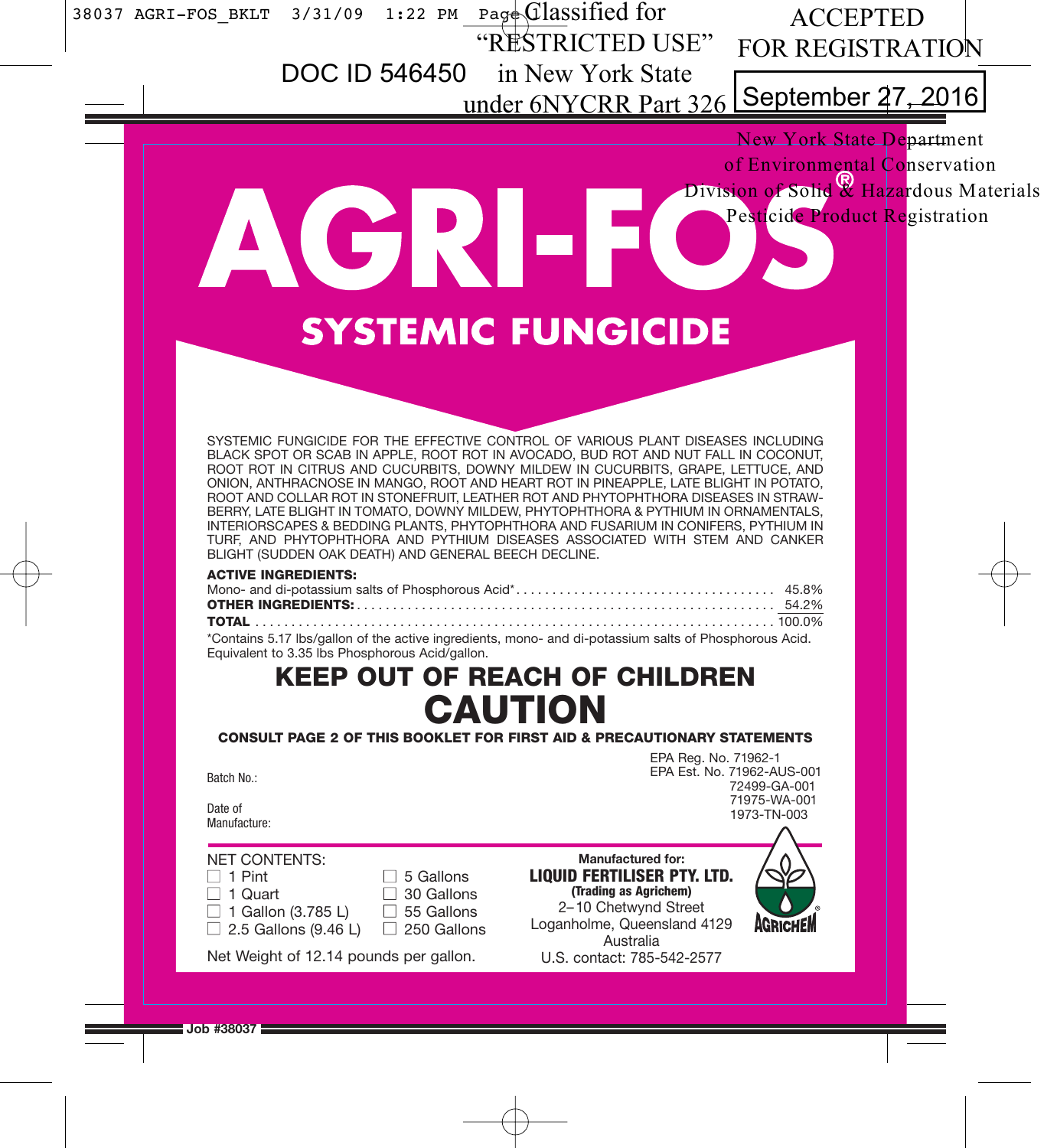|                                   | <b>FIRST AID</b>                                                                                                                                                                                                                                                                         |
|-----------------------------------|------------------------------------------------------------------------------------------------------------------------------------------------------------------------------------------------------------------------------------------------------------------------------------------|
| <b>IF SWALLOWED:</b>              | • Call a poison control center or doctor immediately for treatment advice.<br>• Have person sip a glass of water if able to swallow.<br>• Do not induce vomiting unless told to do so by a poison control center or doctor.<br>• Do not give anything by mouth to an unconscious person. |
| IF IN EYES:                       | $\bullet$ Hold eye open and rinse slowly and gently with water for $15 - 20$ minutes.<br>• Remove contact lenses, if present, after the first 5 minutes, then continue rinsing eve.<br>• Call poison control center or doctor for treatment advice.                                      |
| IF ON SKIN OR<br><b>CLOTHING:</b> | • Take off contaminated clothing.<br>• Rinse skin immediately with plenty of water for $15 - 20$ minutes.<br>• Call a poison control center or doctor for treatment advice.                                                                                                              |
| <b>IF INHALED:</b>                | • Move person to fresh air.<br>• If person is not breathing, call 911 or an ambulance, then give artificial respiration, preferably mouth-to-mouth,<br>if possible.<br>• Call a poison control center or doctor for further treatment advice.                                            |
|                                   | Have the product container or label with you when calling a poison control center or doctor or going for treatment.<br>Hotline Number: National Poison Control, 1-800-222-1222                                                                                                           |

# **PRECAUTIONARY STATEMENTS HAZARDS TO HUMANS AND DOMESTIC ANIMALS**

**CAUTION.** Harmful if swallowed, absorbed through skin or inhaled. Causes moderate eye irritation. Avoid contact with skin, eyes, or clothing. Avoid breathing spray mist or vapors. Wash thoroughly with soap and water after handling. Remove and wash contaminated clothing before reuse. Wear the appropriate Personal Protective Equipment (PPE).

#### **PERSONAL PROTECTIVE EQUIPMENT (PPE)**

**Applicators, mixers, loaders, and other handlers must wear:**

- protective eyewear
- long pants and long-sleeved shirt
- waterproof gloves
- shoes plus socks

Follow manufacturer's instructions for maintaining/cleaning personal protective equipment (PPE). If no such instructions for washables, use hot water and detergent. Keep and wash PPE separately from other laundry.

When handlers use closed systems, aircraft or enclosed cabs in a manner that meets the requirements listed in the worker protection standard (WPS) for agricultural pesticides [40 CFR 170.240 (d)(4-6)], the handler PPE requirements may be reduced or modified as specified in the WPS.

# **USER SAFETY RECOMMENDATIONS**

**Users should:**

- 
- Wash hands before drinking, eating, chewing gum, using tobacco or using the toilet. Remove PPE clothing immediately if pesticide gets inside. Then wash thoroughly and put on clean clothing.
- Remove PPE immediately after handling this product. Wash the outside of gloves before removing. As soon as possible, wash thoroughly and change into clean clothing.

# **ENVIRONMENTAL HAZARDS**

**For Terrestrial Use:** Do not apply directly to water, to areas where surface water is present or to intertidal areas below the mean high water mark. Do not contaminate water when disposing of equipment washwaters or rinsate.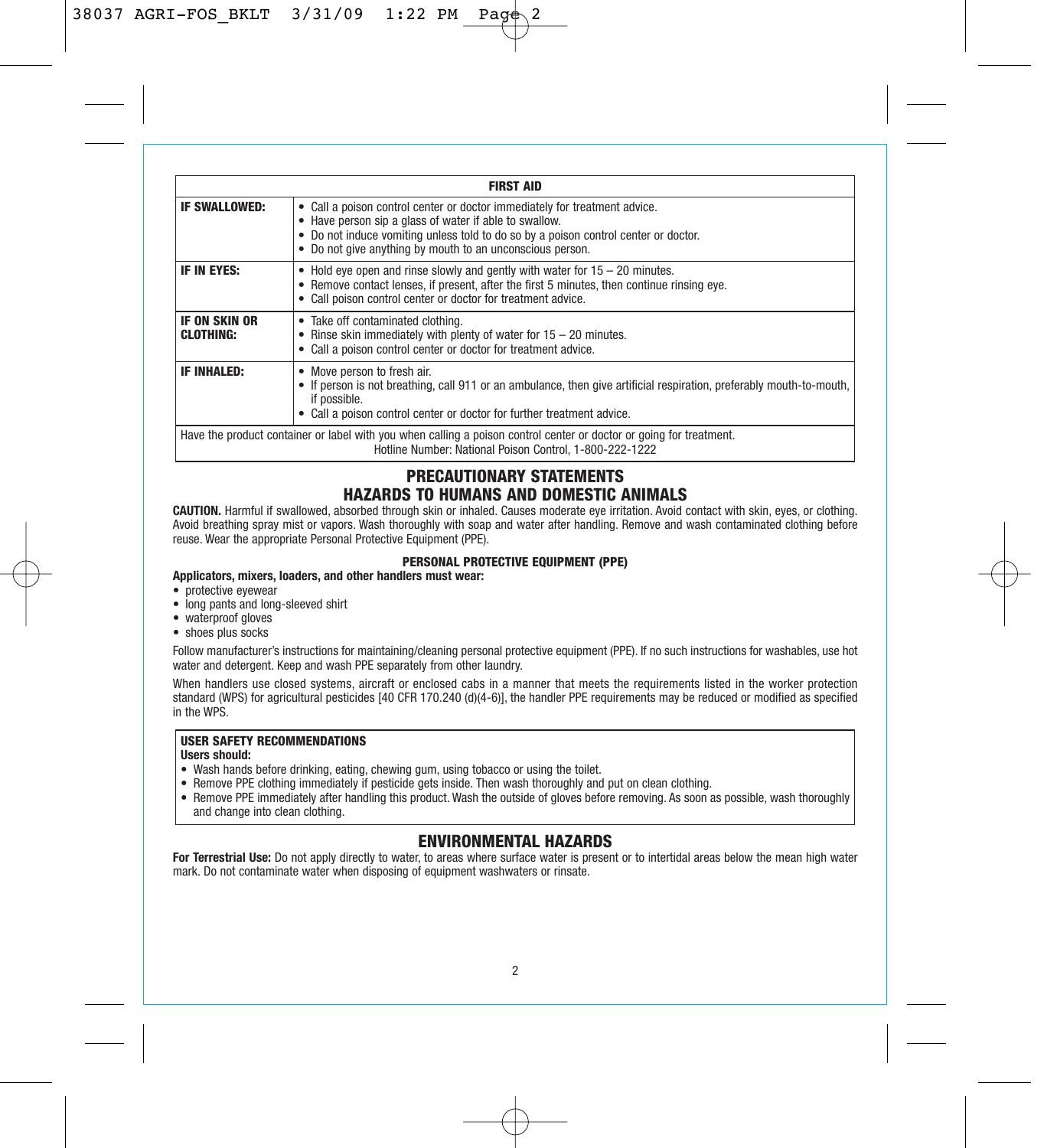## **DIRECTIONS FOR USE**

It is a violation of Federal Law to use this product in a manner inconsistent with its labeling.

Read entire label before using this product.

Do not apply this product in a way that will contact workers or other persons, either directly or through drift. Only protected handlers may be in the area during application. For any requirements specific to your State or Tribe, consult the state or tribal agency responsible for pesticide registration.

## **AGRICULTURAL USE REQUIREMENTS**

Use this product only in accordance with its labeling and with the Worker Protection Standard, CFR 40 part 170. This Standard contains requirements for the protection of agricultural workers on farms, forests, nurseries and greenhouses, and handlers of agricultural pesticides. It contains requirements for training, decontamination, notification, and emergency assistance. It also contains specific instructions and exceptions pertaining to the statements on this label about personal protective equipment (PPE) and restricted-entry interval. The requirements in this box only apply to uses of this product that are covered by the Worker Protection Standard.

Do not enter or allow worker entry into treated areas during the restricted-entry interval (REI) of 4 hours, unless wearing the appropriate PPE.

PPE required for early entry to treated areas that are permitted under the Worker Protection Standard and that involves contact with anything that has been treated, such as plants, soils or water, is: coveralls worn over short-sleeved shirt and short pants, waterproof gloves, shoes plus socks and protective eyewear.

# **NON-AGRICULTURAL USE REQUIREMENTS**

The requirements of this box apply to uses of this product that are NOT within the scope of the Worker Protection Standard for agricultural pesticides (40 CFR part 170). The WPS applies when this product is used to produce agricultural plants on farms, forests, nurseries or greenhouses.

Do not enter treated areas without protective clothing until sprays have dried.

# **CHEMIGATION**

Use of AGRI-FOS**®** through chemigation is not permitted in California.

Apply this product only through center pivot, solid set or drip (trickle) irrigation systems. Do not apply this product through any other type of irrigation system.

Crop injury, lack of effectiveness, or illegal pesticide residues in the crop can result from nonuniform distribution of treated water.

If you have questions about calibration, contact State Extension Service specialists, equipment manufacturers or other experts.

Do not connect an irrigation system (including greenhouse systems) used for pesticide application to a public water system unless the pesticide label-prescribed safety devices for public water systems are in place.

A person knowledgeable of the chemigation system and responsible for its operation or under the supervision of the responsible person, shall shut the system down and make necessary adjustments should the need arise.

#### **SPRINKLER AND DRIP (TRICKLE) IRRIGATION SYSTEMS:**

The irrigation system must contain a functional check valve, vacuum relief valve and low-pressure drain appropriately located on the irrigation pipeline to prevent water source contamination from backflow.

The pesticide injection pipeline must contain a functional, automatic, quick-closing check valve to prevent the flow of fluid back toward the injection pump.

The pesticide injection pipeline must also contain a functional, normally closed, solenoid-operated valve located on the intake side of the injection pump and connected to the system interlock to prevent fluid from being withdrawn from the supply tank when the irrigation system is either automatically or manually shut down.

The system must contain functional interlocking controls to automatically shut off the pesticide injection pump when the water pump motor stops.

The irrigation line or water pump must include a functional pressure switch which will stop the water pump motor when the water pressure decreases to the point where pesticide distribution is adversely affected.

Systems must use a metering pump, such as a positive displacement injection pump (e.g., diaphragm pump) effectively designed and constructed of materials that are compatible with pesticides and capable of being fitted with a system interlock.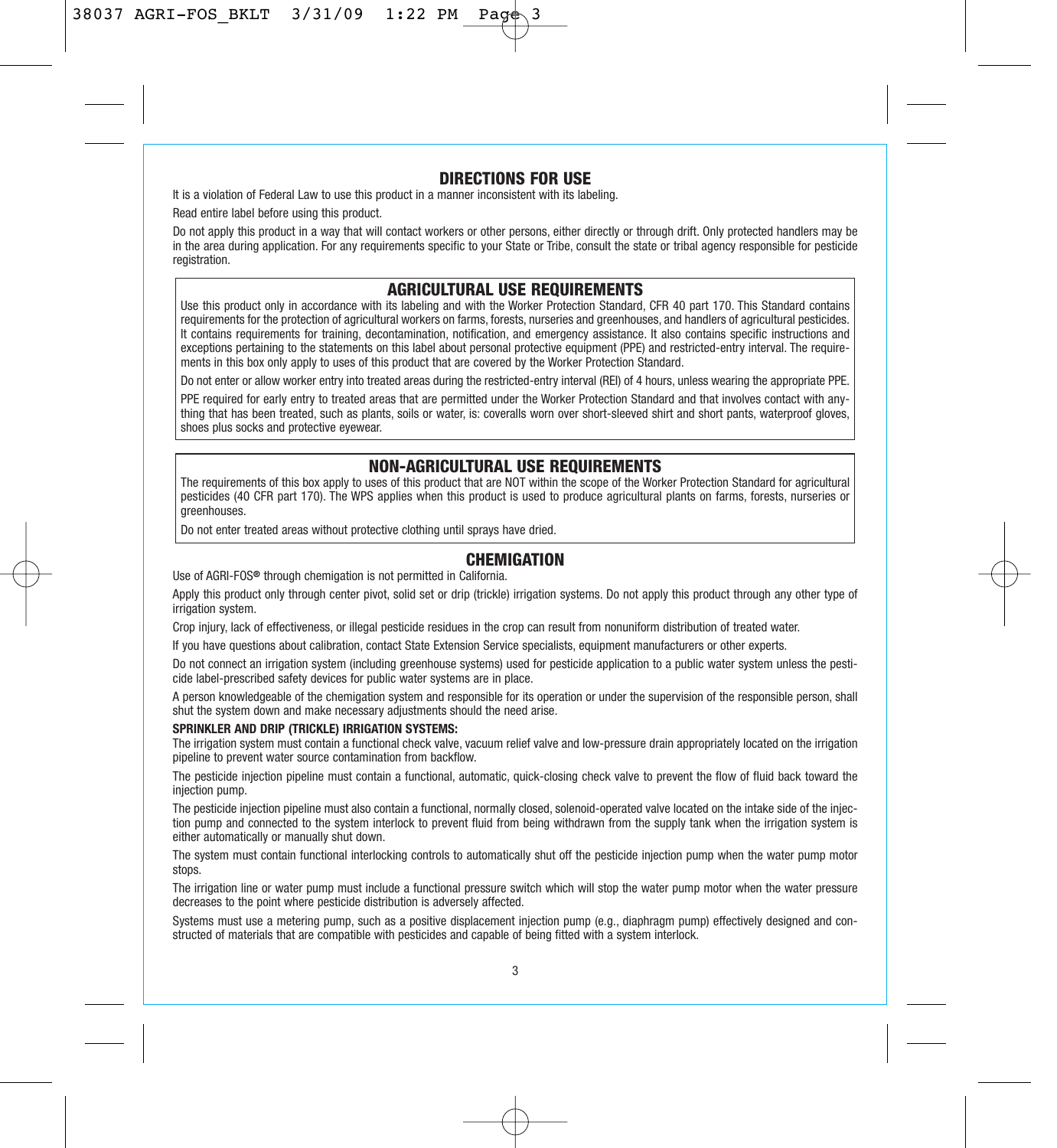**(Sprinkler Chemigation Only):** Do not apply when wind speed favors drift beyond the area intended for treatment.

Apply AGRI-FOS**®** continuously for the duration of the water application. After treatment with AGRI-FOS**®** has been completed, avoid further irrigation of the treated area until foliage is dry or for 24 to 48 hours.

## **GENERAL APPLICATION INSTRUCTIONS**

Apply AGRI-FOS**®** by various application methods, including foliar spray, soil drench, soil incorporation, basal bark application and bare root dip. For foliar sprays, apply AGRI-FOS**®** with sufficient water volumes for adequate coverage of foliage, according to crop and growth stage. To ensure good coverage, spray to wetness, but avoid run-off.

When using AGRI-FOS**®** with Pentra-Bark™ adhere to all applicable label directions. Only use Pentra-Bark™ with basal bark or tree injection applications.

# **MIXING INSTRUCTIONS**

- 1. Fill the spray tank with 1/4 1/2 of the volume of water required before adding AGRI-FOS**®**.
- 2. Add AGRI-FOS**®** slowly to the tank and agitate by mechanical or hydraulic means.
- 3. Continue agitating as tank fills with water to the desired volume.

4. Maintain agitation during application.

# **COMPATIBILITY**

AGRI-FOS**®** is compatible with most products used in agriculture. However, individual crop sensitivity to these mixtures may vary. Mixtures of AGRI-FOS**®** with some foliar fertilizers and copper products are not always compatible or cause phytotoxicity to some plants. If these combinations or others have not been used previously, do not tank mix without first testing the compatibility of the tank mix. Do not apply tank mixture without first assessing its safety to the crop (phytotoxicity). Tank mix AGRI-FOS**®** with fertilizers only if crop safety has been established and the AGRI-FOS**®** use rates are followed.

Due to AGRI-FOS**®**'s acidic nature, do not use acidifying-type compatibility agents. If spray adjuvants are used test them before use to confirm compatibility with AGRI-FOS**®**.

Use a jar test to confirm compatibility with AGRI-FOS**®**. In a clean jar using the same water source that is normally used to fill spray tank, add the same proportions of each product and the appropriate quantity of water and mix thoroughly. Let stand for 3 minutes. If mixture remains in solution or is remixed readily the tank mix is compatible.

Spray the solution that results from the above compatibility test onto a few plants and inspect for visual effects of phytotoxicity (leaf burn) 3 to 7 days later.

# **AGRICULTURAL APPLICATIONS**

#### **APPLES, CRAB APPLES, LOQUATS, PEARS & QUINCE\***

Use AGRI-FOS**®** for effective control of black spot, root and collar rot and fire blight in apples, crab apples, loquats, pears, and quinces.

| <b>Disease</b>                                     | <b>Application Method</b>                                                            | Rate                                                                                                           | <b>Application Program</b>                                                                                                                                                                                                                                                                                                                                                                                                                             |
|----------------------------------------------------|--------------------------------------------------------------------------------------|----------------------------------------------------------------------------------------------------------------|--------------------------------------------------------------------------------------------------------------------------------------------------------------------------------------------------------------------------------------------------------------------------------------------------------------------------------------------------------------------------------------------------------------------------------------------------------|
| Apple black spot and scab<br>(Venturia inaequalis) | Foliar spray                                                                         | 1/2 gallon per acre<br>in $25 - 250$ gallons water<br>per acre                                                 | First application at open cluster. Last application at fifth<br>cover or fruit at 2" to 2 1/2" diameter.<br>Total of 10 applications at 10 to 12 day intervals.<br>When conditions are conducive to a black spot<br>outbreak, apply AGRI-FOS® immediately.<br>NOTE: After 4 or 5 consecutive applications some<br>yellowing of extension growth may be observed. If<br>vellowing occurs use another fungicide until vellowing<br>of leaves disappears. |
|                                                    | Basal bark spray at<br>bud swell or silver tip<br>stage of growth in<br>early spring | $62.4$ fl. $0z$ .<br>$+62.4$ fl. oz. of water<br>$+3.2$ fl. oz.<br>Pentra-Bark™ Bark<br>Penetrating Surfactant | Spray a combination of AGRI-FOS <sup>®</sup> and Pentra-Bark™<br>on the complete circumference of the tree trunk until<br>saturation/runoff. Spray from ground level up to 5 feet<br>above the soil line, including the base of the first<br>scaffolding limbs, if present (treatment generally lasts)<br>8 - 12 weeks depending on pathogen levels. Higher<br>disease pressure will shorten the length of control.)                                   |

(continued on next page)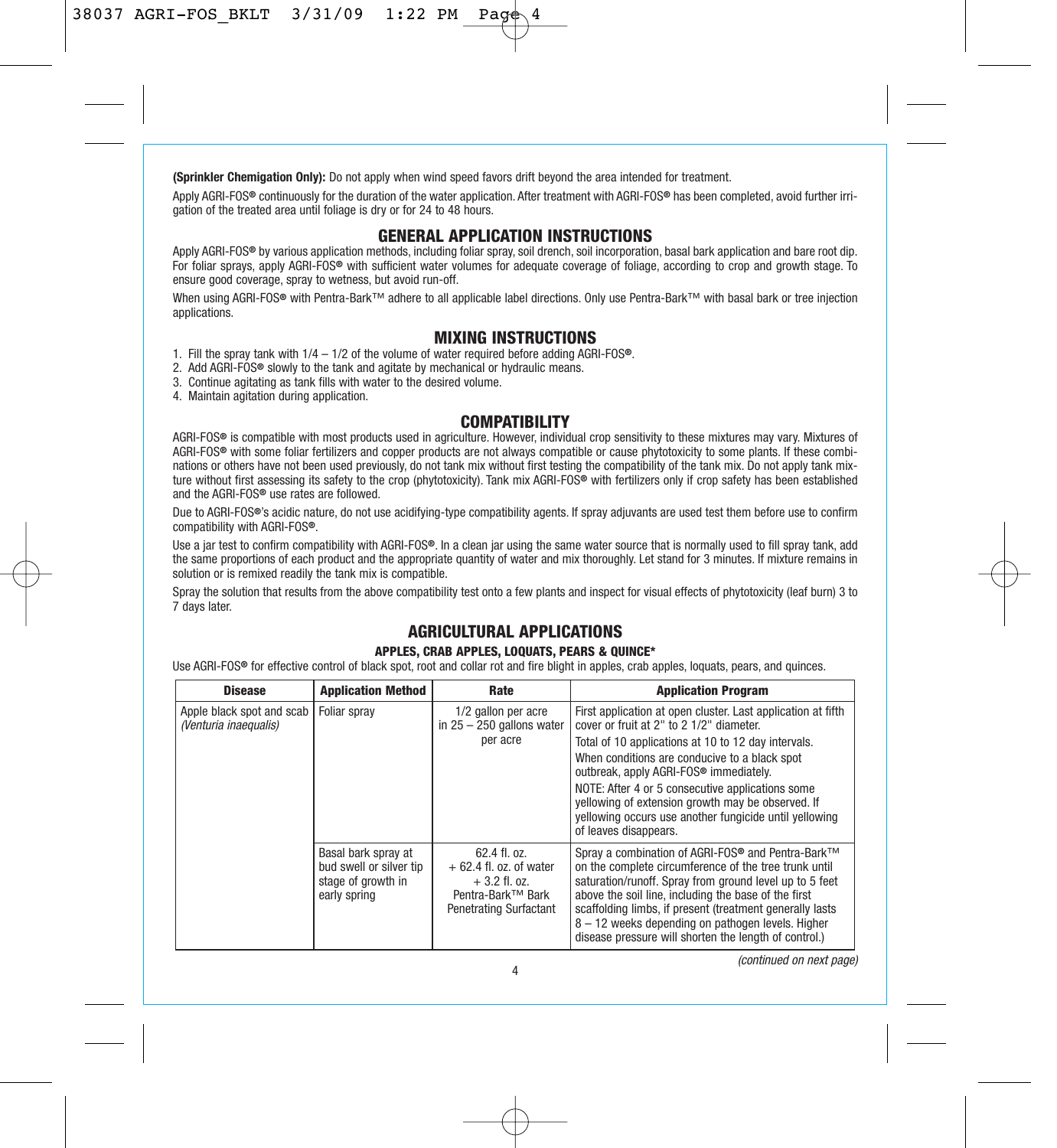# **APPLES, CRAB APPLES, LOQUATS, PEARS & QUINCE\*** (continued)

| <b>Disease</b>                                                                              | <b>Application Method</b>                                        | Rate                                                                                                           | <b>Application Program</b>                                                                                                                                                                                                                                                                                                                                                                                                           |
|---------------------------------------------------------------------------------------------|------------------------------------------------------------------|----------------------------------------------------------------------------------------------------------------|--------------------------------------------------------------------------------------------------------------------------------------------------------------------------------------------------------------------------------------------------------------------------------------------------------------------------------------------------------------------------------------------------------------------------------------|
| Root and collar rot<br>(Phytophthora cactorum)<br><b>Fire Blight</b><br>(Erwinia amylovora) | Foliar spray                                                     | Apply at 1 1/4 to 2 1/2<br>quarts per acre with a<br>maximum of 250 gallons<br>water per acre.                 | One to two month intervals between treatments. Under<br>high disease pressure use higher application rate and<br>shorter spray interval. Ensure thorough coverage.                                                                                                                                                                                                                                                                   |
|                                                                                             | Basal bark spray treat<br>in spring and fall for<br>best results | $62.4$ fl. $0z$ .<br>$+62.4$ fl. oz. of water<br>$+3.2$ fl. oz.<br>Pentra-Bark™ Bark<br>Penetrating Surfactant | Sprav a combination of AGRI-FOS <sup>®</sup> and Pentra-Bark <sup>™</sup><br>around the complete circumference of the tree trunk<br>until saturation/runoff. Spray from ground level up to<br>5 feet above the soil line, including the base of the first<br>scaffolding limbs, if present. (Treatment generally lasts<br>8 - 12 weeks depending on pathogen levels. Higher<br>disease pressure will shorten the length of control). |

\*Not for use in California except basal bark spray on apples and crab apples.

**ASPARAGUS\***

Use AGRI-FOS**®** for effective control of crown rot & asparagus spear slime disease in asparagus.

| <b>Disease</b>                                              | <b>Application Method</b> | Rate                                                                                             | <b>Application Program</b>                                                                                                                                                                                                                                           |
|-------------------------------------------------------------|---------------------------|--------------------------------------------------------------------------------------------------|----------------------------------------------------------------------------------------------------------------------------------------------------------------------------------------------------------------------------------------------------------------------|
| Crown rot &<br>Asparagus spear slime<br>(Phytophthora spp.) | Foliar                    | 1 1/4 quarts per acre<br>in 25 gallons water to<br>2 1/2 quarts per acre in<br>250 gallons water | Apply to ferns that have 2 to 3 inches of new growth.<br>Do not apply to ferns that are starting to die down<br>(senesce). Established plantings, start applications when<br>conditions are favorable to disease (cool wet conditions).<br>Ensure thorough coverage. |

\*Not for use in California.

## **AVOCADOS**

Use AGRI-FOS**®** for effective control of root rot, trunk cankers and downy mildew disease in avocado.

| <b>Disease</b>                       | <b>Application Method</b> | Rate                                                                                                                                                                                                   | <b>Application Program</b>                                                                                                                                                                                                                                                                                                                                                                                                                                                                                                                                                                                                                                                                                                                                                           |
|--------------------------------------|---------------------------|--------------------------------------------------------------------------------------------------------------------------------------------------------------------------------------------------------|--------------------------------------------------------------------------------------------------------------------------------------------------------------------------------------------------------------------------------------------------------------------------------------------------------------------------------------------------------------------------------------------------------------------------------------------------------------------------------------------------------------------------------------------------------------------------------------------------------------------------------------------------------------------------------------------------------------------------------------------------------------------------------------|
| Root rot<br>(Phytophthora cinnamomi) | Tree injection            | Skeletal trees 1st year:<br>1/4 fl. oz. undiluted<br>product per yard of<br>canopy diameter.<br>Other situations:<br>3/4 teaspoon diluted with<br>1/2 fl. oz. of water per<br>vard of canopy diameter. | Inject trees at spring flush maturity. Repeat treatment in<br>February or March. Drill holes 3/16 inch (5 mm) in<br>diameter and 1 inch (25 mm) to 2 inches (50 mm) deep<br>with slight downward angle in trunk. Place syringes in<br>the main trunk of the tree and space evenly around the<br>circumference of the trunk. Suitable for use with<br>Chemiet tree injectors, Ag-murf gun, or hydraulic tree<br>injection. Do not prune back trees before injection<br>process as burning of new growth may occur. Do not<br>inject trees in winter months. Do not cut back the<br>canopy of injected trees. Do not add any material, other<br>than water, to AGRI-FOS <sup>®</sup> by trunk injection. Do not<br>inject more liquid in a lesser number of syringes<br>than directed. |
|                                      | Foliar spray              | 2 tsp. per gallon of water,<br>$1/2 - 2/3$ gallon<br>of product per acre                                                                                                                               | Spray to run off at $2 - 2$ 1/2 gallons of spray solution<br>per adult tree. Start applications in spring, up to<br>4 applications a year at two-month intervals. Ensure<br>thorough coverage.                                                                                                                                                                                                                                                                                                                                                                                                                                                                                                                                                                                       |

(continued on next page)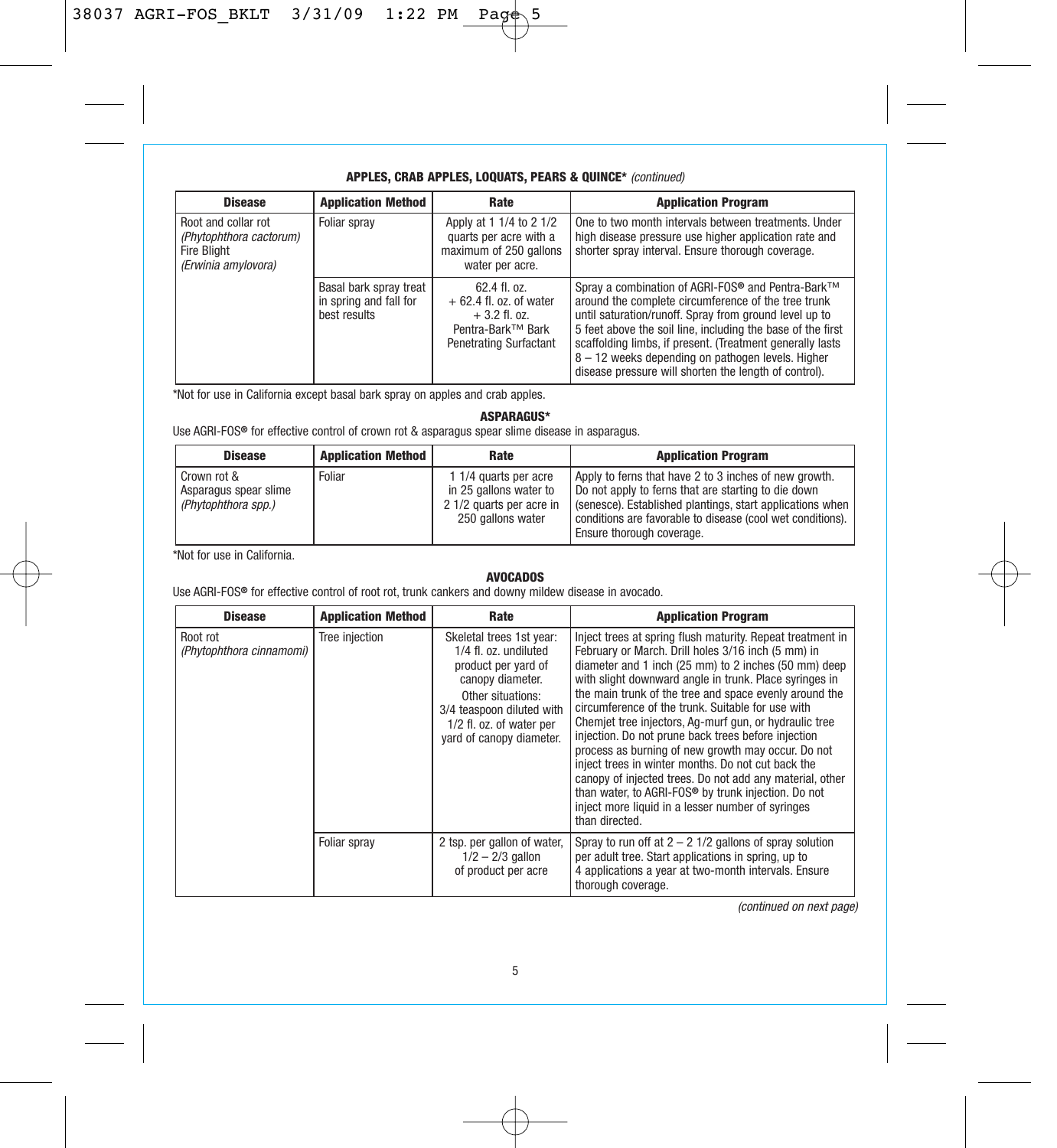# **AVOCADOS** (continued)

| <b>Disease</b>                     | <b>Application Method</b> | Rate                                                                                                                       | <b>Application Program</b>                                                                                                                                                                                         |
|------------------------------------|---------------------------|----------------------------------------------------------------------------------------------------------------------------|--------------------------------------------------------------------------------------------------------------------------------------------------------------------------------------------------------------------|
| Canker<br>(Phytophthora citricola) | Trunk spray               | 1 1/4 to 2 1/2 quarts<br>mixed with 5 gallons of<br>water with 6 fl. oz. of<br>Pentra-Bark™ Bark<br>Penetrating Surfactant | Apply to trunk lesions using sufficient spray volume to<br>completely wet the trunk and lesions. If lesions absent,<br>apply to trunk from soil level to two feet up trunk. If<br>lesions present use higher rate. |
| Downy mildew                       | Foliar sprav              | 3 3/4 pints<br>in 500 gallons water                                                                                        | Spray to run-off, as required for disease control.                                                                                                                                                                 |

#### **BERRIES\***

Use AGRI-FOS**®** for effective control of root rot in bush and cane berries such as, but not limited to, blueberries, blackberries, loganberries, and raspberries (red, black, hybrids/cultivars).

| <b>Disease</b>                  | <b>Application Method</b> | Rate                                                  | <b>Application Program</b>                                                                                                                                                                   |
|---------------------------------|---------------------------|-------------------------------------------------------|----------------------------------------------------------------------------------------------------------------------------------------------------------------------------------------------|
| Root rot<br>(Phytophthora spp.) | Foliar sprav              | 1 – 3 quarts<br>per 100 gallons of water<br>per acre. | New plantings: start application when new growth is 2<br>to 3 inches long. Established plantings start applications<br>when cool wet conditions occur which favor disease.                   |
|                                 |                           | Ensure foliage is<br>completely wet.                  | West of Rocky Mountains: Autumn applications, apply<br>when conditions favor disease, repeat in 4 weeks. Spring<br>applications, first application after bud break and repeat<br>in 4 weeks. |
|                                 |                           |                                                       | East of Rocky Mountains: First application spring post<br>bud break (2 to 3 inches new growth) and repeat at<br>50 to 60 day intervals. Do not exceed 4 applications<br>per season.          |
|                                 |                           |                                                       | For blueberries – First application in spring at pink bud<br>and then on a regular schedule of application at two to<br>three intervals.                                                     |

\*Not for use in California.

#### **BRASSICAS**

Use AGRI-FOS® for effective control of downy mildew in brassicas such as, but not limited to, broccoli, Brussels sprouts, cabbage, cauliflower,<br>cavalo broccolo, collards, Chinese cabbage, Chinese mustard cabbage, kale, ko greens.

| <b>Disease</b>                           | <b>Application Method</b> | Rate                                                                                                                         | <b>Application Program</b>                                                                                                                                                                   |
|------------------------------------------|---------------------------|------------------------------------------------------------------------------------------------------------------------------|----------------------------------------------------------------------------------------------------------------------------------------------------------------------------------------------|
| Downy mildew<br>(Peronospora parasitica) | Foliar spray              | 1 1/4 quarts per acre in<br>25 gallons of water per<br>acre to 2 1/2 quarts per<br>acre in 250 gallons of<br>water per acre. | 1 to 3 week intervals between applications when<br>conditions favor disease development (cool, moist<br>weather). Use higher rates and shorter intervals when<br>disease pressure increases. |
|                                          |                           | California:<br>1 1/4 quarts per acre in<br>100 gallons of water to 2<br>1/2 quarts per acre in<br>185 gallons of water.      |                                                                                                                                                                                              |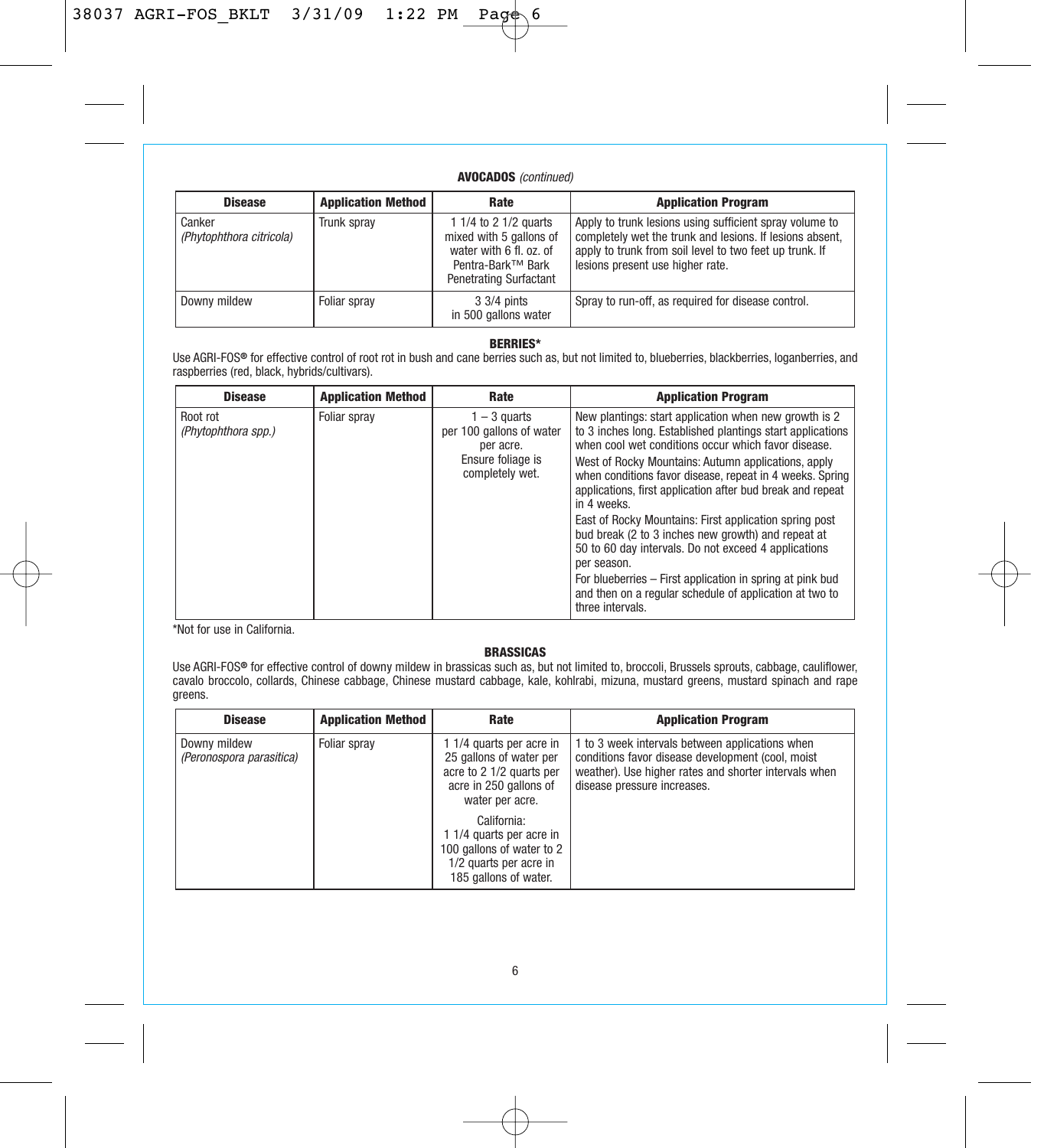#### **CEREAL GRAINS\***

Apply AGRI-FOS**®** to crops such as, but not limited to, field corn, ornamental corn, sweet corn, Indian corn, wheat, rye, barley, oats, triticale, and sorghum (milo). Use AGRI-FOS**®** for effective control of damping-off and root rot diseases.

| <b>Disease</b>                   | <b>Application Method</b> | Rate                 | <b>Application Program</b>                                                                                                                                                                                                                              |
|----------------------------------|---------------------------|----------------------|---------------------------------------------------------------------------------------------------------------------------------------------------------------------------------------------------------------------------------------------------------|
| Phytophthora and<br>Pythium spp. | Foliar spray              | 250 gallons of water | 11/2 quarts per acre   Corn: Apply at 14-day intervals from 4-leaf stage, as<br>in 25 gallons of water I needed. Assure good coverage.<br>I to 2 quarts per acre in   Other grains: Apply at 14 - 21 day intervals, as needed.<br>Assure good coverage. |

\*Not for use in California.

# **CITRUS – Mature trees**

Use AGRI-FOS**®** for effective control of root rot and collar rot diseases in citrus.

| <b>Disease</b>                                                                             | <b>Application Method</b> | Rate                                                                | <b>Application Program</b>                                                                                                                                                                         |
|--------------------------------------------------------------------------------------------|---------------------------|---------------------------------------------------------------------|----------------------------------------------------------------------------------------------------------------------------------------------------------------------------------------------------|
| Brown rot and foot rot<br>Phytophthora spp.                                                | Foliar sprav              | 2 1/2 quarts per acre<br>in a maximum of<br>250 gallons of water    | When conditions favor disease. Spray trees to run off<br>ensure even coverage. Do not apply at high<br>temperatures (above 95°F) particularly if humidity is low<br>or to moisture-stressed trees. |
| Root rot and collar rot<br>(Phytophthora spp. nicotianae<br>and Phytophthora citrophthora) | Trunk sprav               | Mix 1 1/4 to 2 1/2<br>quarts in a minimum<br>of 5 gallons of water. | Spray trunk lesions with enough spray volume to ensure<br>lesions are completely wet. When disease levels are<br>high, use higher rate.                                                            |

#### **COCONUTS**

Use AGRI-FOS**®** for effective control of bud rot and nut fall in coconuts.

| <b>Disease</b>                                 | <b>Application Method</b> | Rate                                     | <b>Application Program</b>                                                                                                                                             |
|------------------------------------------------|---------------------------|------------------------------------------|------------------------------------------------------------------------------------------------------------------------------------------------------------------------|
| Bud rot - Nut fall<br>(Phytophthora palmivora) | Injection                 | Between 2 tsp. and<br>1 fl. oz. per tree | Dilute AGRI-FOS <sup>®</sup> with water to give final injection<br>l volume of 1 fl. oz. to 2 fl. oz. of water and AGRI-FOS®.<br>Iniect into the trunk or root system. |

# **CUCURBITS**

Use AGRI-FOS**®** for effective control of sudden wilt, gummy stem blight, and downy mildew diseases in cucurbits grown in field situations such as, but not limited to, cucumber, Chinese waxgourd, citron melon, gherkin rock melon, honeydew melon, pumpkin, zucchini, watermelon and squash (summer and winter), *momordica spp.* balsam apple, balsam pear, bitter melon, and Chinese cucumber.

| <b>Disease</b>                                             | <b>Application Method</b> | Rate                                                                   | <b>Application Program</b>                                                                                                                                 |
|------------------------------------------------------------|---------------------------|------------------------------------------------------------------------|------------------------------------------------------------------------------------------------------------------------------------------------------------|
| Sudden wilt -<br>Root and fruit rot<br>(Phytophthora spp.) | Foliar sprav              | $1 - 3$ quarts per<br>100 gallons<br>Apply 1 1/4 quarts<br>per acre in | Entire spray coverage of plant is required. Do not<br>exceed a total of 6 applications per season.                                                         |
| Gummy stem blight<br>(Mycosphaerella melonis)              |                           |                                                                        | Apply when disease is evident. Continue applications at<br>21 day intervals until cure is apparent.<br>Do not exceed a total of 6 applications per season. |
| Downy mildew<br>(Pseudoperonospora cubensis)               |                           | 40 gallons of water.<br>(CA only)                                      | Apply within 7 to 10 days of infection. Repeat as<br>necessary.<br>Do not exceed a total of 6 applications per season.                                     |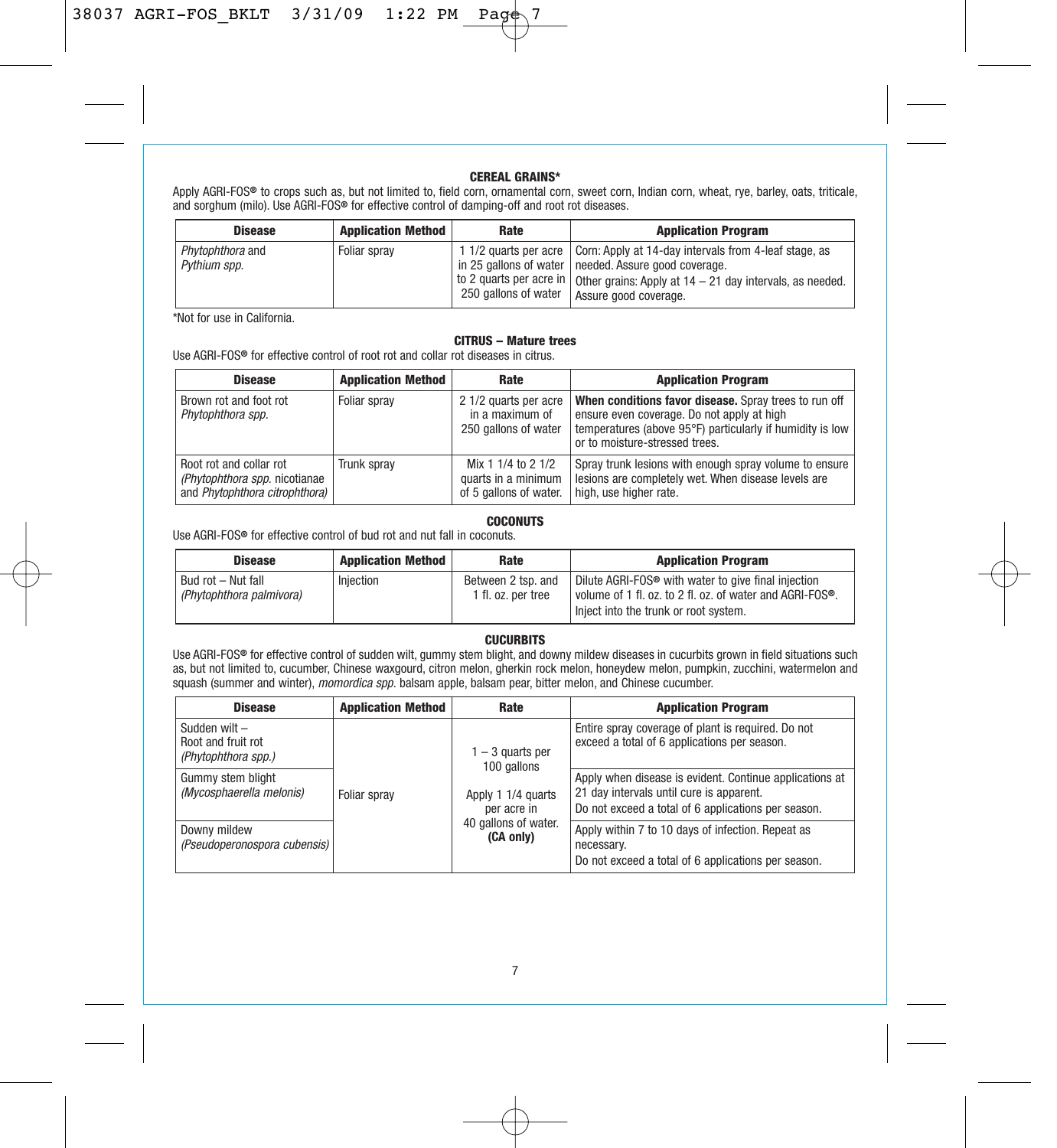# **CUCURBITS, TANK MIXTURES\***

For the effective control of downy mildew diseases, tank-mix AGRI-FOS**®** with a mancozeb-containing fungicide and apply to cucurbits.

| <b>Product</b>                                | <b>Disease</b> | <b>Rate Per Acre</b>                                                                                                                                                             | <b>Application Program</b>                                                                                                                                                                                                                                                           |
|-----------------------------------------------|----------------|----------------------------------------------------------------------------------------------------------------------------------------------------------------------------------|--------------------------------------------------------------------------------------------------------------------------------------------------------------------------------------------------------------------------------------------------------------------------------------|
| AGRI-FOS®<br>mancozeb-containing<br>fungicide | Downy mildew   | Light to medium<br>foliage cover:<br>Apply 1 $1/4 - 2$ quarts<br>of product per acre.<br>Heavy foliage cover:<br>Apply 3 quarts<br>of product per acre<br>Label rate of mancozeb | Apply as a foliar spray the indicated quantity and<br>dilution rates with water of both products.<br>For best results apply AGRI-FOS® as a tank mix with<br>protectant fungicides such as mancozeb, copper<br>oxychloride, etc., to ensure both pre- and post-infection<br>activity. |

\*Not for use in California.

# **FRUITING VEGETABLES\***

Use AGRI-FOS**®** for effective control of damping-off, root rot, and gummy stem blight diseases in eggplant, tomatoes, tomatillos, and peppers such as, but not limited to, bell, chili, cooking, pimento, and sweet.

| <b>Disease</b>                                                                                         | <b>Application Method</b> | Rate                                                                                                                                                                 | <b>Application Program</b>                                                                                                                                                                                                                                       |
|--------------------------------------------------------------------------------------------------------|---------------------------|----------------------------------------------------------------------------------------------------------------------------------------------------------------------|------------------------------------------------------------------------------------------------------------------------------------------------------------------------------------------------------------------------------------------------------------------|
| Eqqplant: Pythium and<br>Phytophthora spp., and<br>Gummy stem blight<br>(Mycosphaerella melonis)       |                           | Apply 1 1/4 quarts<br>per acre in 40 gallons<br>of water.                                                                                                            | Entire spray coverage of plant is required. Do not<br>exceed a total of 6 applications per season.<br>Apply when disease is evident. Continue applications at<br>21-day intervals until cure is apparent.<br>Do not exceed a total of 6 applications per season. |
| Peppers: Late blight and<br>root rot (Phytophthora)<br>infestans and<br>Phytophthora spp.)             | Foliar sprav              | 1 1/2 quarts per acre<br>in 25 gallons of water to<br>2 quarts per acre<br>in 250 gallons of water                                                                   | First application at transplant or when direct seeded<br>crops are at $2 - 4$ true leaf, then at one to two week<br>intervals as required to control disease. In high disease<br>situations use higher rates and shorter spray intervals.                        |
| Tomatoes/Tomatillos:<br>Late blight and root rot<br>(Phytophthora infestans)<br>and Phytophthora spp.) |                           | 1 1/2 quarts per acre<br>in 25 gallons of water to<br>2 quarts per acre<br>in 250 gallons of water<br>California:<br>1 1/4 quarts per acre<br>in 90 gallons of water | First application at transplant or when direct seeded<br>crops are at $2 - 4$ true leaf, then at one to two week<br>intervals as required to control disease. In high disease<br>situations use higher rates and shorter spray intervals.                        |

\*Use in California limited to tomatoes and tomatillos.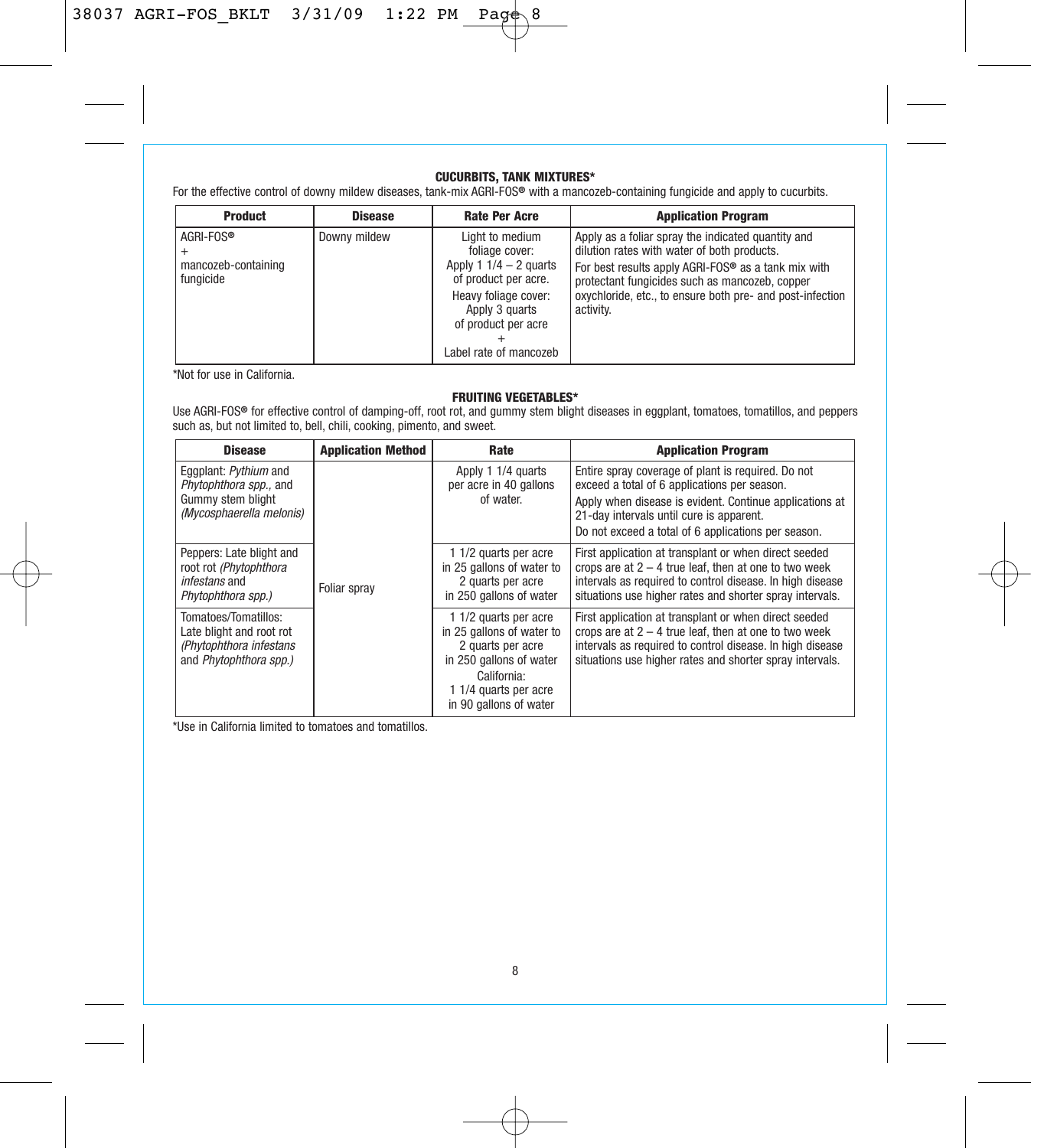# **GRAPES**

Use AGRI-FOS**®** for effective control of downy mildew diseases in grapes.

| <b>Disease</b>                        | <b>Application Method</b> | Rate                                                                                                                                                                        | <b>Application Program</b>                                                                                                                                                                                                                                                                                                                                                                                                                                                                                                                                                                                        |
|---------------------------------------|---------------------------|-----------------------------------------------------------------------------------------------------------------------------------------------------------------------------|-------------------------------------------------------------------------------------------------------------------------------------------------------------------------------------------------------------------------------------------------------------------------------------------------------------------------------------------------------------------------------------------------------------------------------------------------------------------------------------------------------------------------------------------------------------------------------------------------------------------|
| Downy mildew<br>(Plasmopara viticola) | Foliar spray              | 1 1/4 quarts per acre<br>in 100 gallons water<br>Late season/large canopy.<br>2 quarts per acre<br>in 150 gallons water to<br>2 1/2 quarts per acre<br>in 200 gallons water | Early season small canopy. I It is essential that the rate of AGRI-FOS <sup>®</sup> be adjusted to<br>the vine-row volume, i.e., the volume of vine foliage per<br>acre. Spray timing is critical. Apply AGRI-FOS <sup>®</sup> at times<br>of high disease risk, especially between the time that<br>conditions are conducive to downy mildew infection and<br>the appearance of oil spots. Ensure spray coverage is<br>adequate and that the appropriate rate of AGRI-FOS® is<br>applied to match vine growth, particularly from mid-<br>season onwards, and especially where grapes are<br>grown on root stock. |

# **GRAPES, TANK MIXTURES\***

For the effective control of downy mildew diseases, tank-mix AGRI-FOS**®** with a mancozeb-containing fungicide and apply to grapes.

| <b>Product</b>                                | <b>Disease</b> | <b>Rate Per Acre</b>                                                                                                                                                                                                                | <b>Application Program</b>                                                                                                                                                                                                                                                           |
|-----------------------------------------------|----------------|-------------------------------------------------------------------------------------------------------------------------------------------------------------------------------------------------------------------------------------|--------------------------------------------------------------------------------------------------------------------------------------------------------------------------------------------------------------------------------------------------------------------------------------|
| AGRI-FOS®<br>mancozeb-containing<br>fungicide | Downy mildew   | Early season small canopy,<br>1 1/4 quarts per acre<br>in 100 gallons water<br>Late season/large canopy,<br>2 quarts per acre<br>in 150 gallons water to<br>2 1/2 quarts per acre<br>in 200 gallons water<br>Label rate of mancozeb | Apply as a foliar spray the indicated quantity and<br>dilution rates with water of both products.<br>For best results apply AGRI-FOS® as a tank mix with<br>protectant fungicides such as mancozeb, copper<br>oxychloride, etc., to ensure both pre- and post-infection<br>activity. |

\*Not for use in California.

# **HOPS\***

Use AGRI-FOS**®** for effective control of downy mildew in hops.

| <b>Disease</b> | <b>Application Method</b>                 | Rate                                                   | <b>Application Program</b>                                                                                                                                                           |
|----------------|-------------------------------------------|--------------------------------------------------------|--------------------------------------------------------------------------------------------------------------------------------------------------------------------------------------|
| Downy mildew   | Foliar spray by ground<br>equipment only. | $1 - 3$ quarts<br>per 100 gallons of water<br>per acre | When conditions favor disease, apply when<br>A. Shoots are 1/2 to 1 foot long.<br>B. Post-training when vines are 6 feet high.<br>C. 21 days post-application (B)<br>D. During bloom |

\*Not for use in California.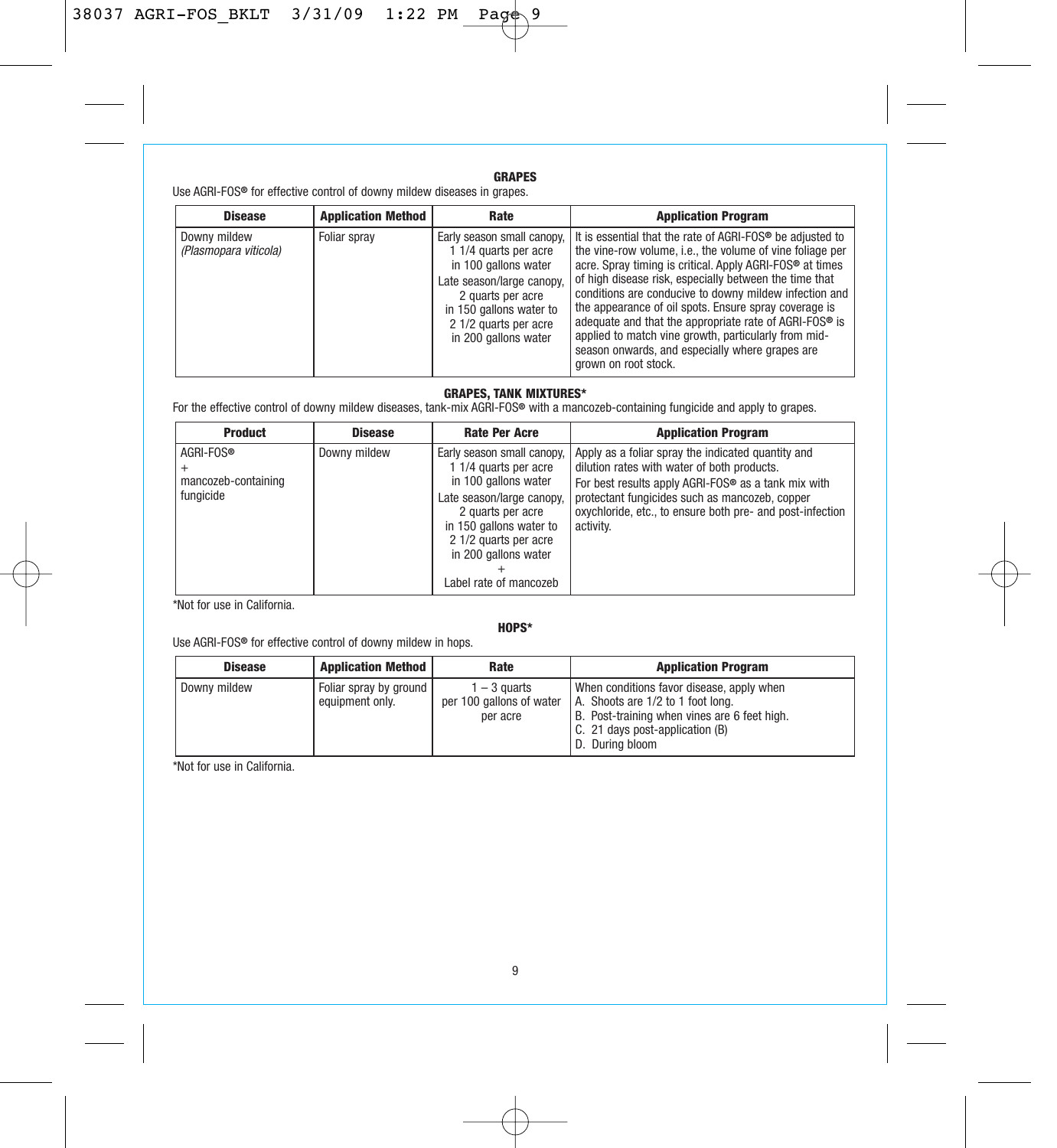#### **LEAFY VEGETABLES\***

Use AGRI-FOS**®** for effective control of downy mildew in leafy vegetables such as, but not limited to, amaranth, arugula, cardoon, celery, chervil, corn salad, endive, fennel, lettuce, parsley, radicchio, rhubarb, spinach, and Swiss chard. Excludes Brassica vegetables.

| <b>Disease</b>                    | <b>Application Method</b> | Rate                                       | <b>Application Program</b>                                                                                                                             |
|-----------------------------------|---------------------------|--------------------------------------------|--------------------------------------------------------------------------------------------------------------------------------------------------------|
| Downy mildew<br>(Bremia lactucae) | Foliar spray              | 1/2 gallon per acre<br>in 40 gallons water | Ensure spray coverage is adequate to wet the whole<br>plant.<br>During warm, wet conditions repeat application at<br>7 to 10 day intervals, if needed. |

\*Use in California limited to lettuce.

#### **LEGUMES\***

Use AGRI-FOS**®** for effective control of damping-off and root rot diseases in legumes (succulent and dried) such as, but not limited to, green beans, soybeans, wax beans, field beans, navy beans, lima beans, fava beans, kidney beans, pinto bean, mung beans, broad beans, lentils, chickpeas, English peas, snow peas, sugar snap peas, black-eyed peas, cow peas, and pigeon peas.

| <b>Disease</b>                   | <b>Application Method</b> | Rate                                                                                               | <b>Application Program</b>                                                           |
|----------------------------------|---------------------------|----------------------------------------------------------------------------------------------------|--------------------------------------------------------------------------------------|
| Phytophthora and<br>Pythium spp. | Foliar sprav              | 1 1/2 quarts per acre<br>in 25 gallons of water to<br>2 quarts per acre<br>in 250 gallons of water | Apply at 14-day intervals after plant emergence, as<br>needed. Assure good coverage. |

\*Not for use in California.

#### **MANGOS**

Use AGRI-FOS**®** for effective control of anthracnose in mangos.

| <b>Disease</b>                                    | <b>Application Method</b> | Rate | <b>Application Program</b>                                                                                                                    |
|---------------------------------------------------|---------------------------|------|-----------------------------------------------------------------------------------------------------------------------------------------------|
| Anthracnose<br>(Colletotrichum<br>aloeosporoides) | Foliar sprav              |      | 2 tsp. per gallon of water Spray tree every 14 days during blossom period, then<br>I monthly until harvest.<br>Spray to the point of run-off. |

#### **NONGRASS ANIMAL FEED\***

Use AGRI-FOS**®** for effective control of damping-off and root rot diseases in forage crops such as, but not limited to, alfalfa, clover, and vetch.

| <b>Disease</b>                   | <b>Application Method</b> | Rate                                                                                               | <b>Application Program</b>                                                           |
|----------------------------------|---------------------------|----------------------------------------------------------------------------------------------------|--------------------------------------------------------------------------------------|
| Phytophthora and<br>Pythium spp. | Foliar spray              | 1 1/2 quarts per acre<br>in 25 gallons of water to<br>2 quarts per acre<br>in 250 gallons of water | Apply at 14-day intervals after plant emergence, as<br>needed. Assure good coverage. |

\*Not for use in California.

#### **OKRA\***

Use AGRI-FOS**®** for effective control of damping-off and root rot diseases in okra.

| <b>Disease</b>                   | <b>Application Method</b> | Rate                                               | <b>Application Program</b>                                                           |
|----------------------------------|---------------------------|----------------------------------------------------|--------------------------------------------------------------------------------------|
| Phytophthora and<br>Pythium spp. | Foliar sprav              | 1 1/2 quarts per acre<br>in 25 gallons of water to | Apply at 14-day intervals after plant emergence, as<br>needed. Assure good coverage. |
|                                  |                           | 2 quarts per acre<br>in 250 gallons of water       |                                                                                      |

\*Not for use in California.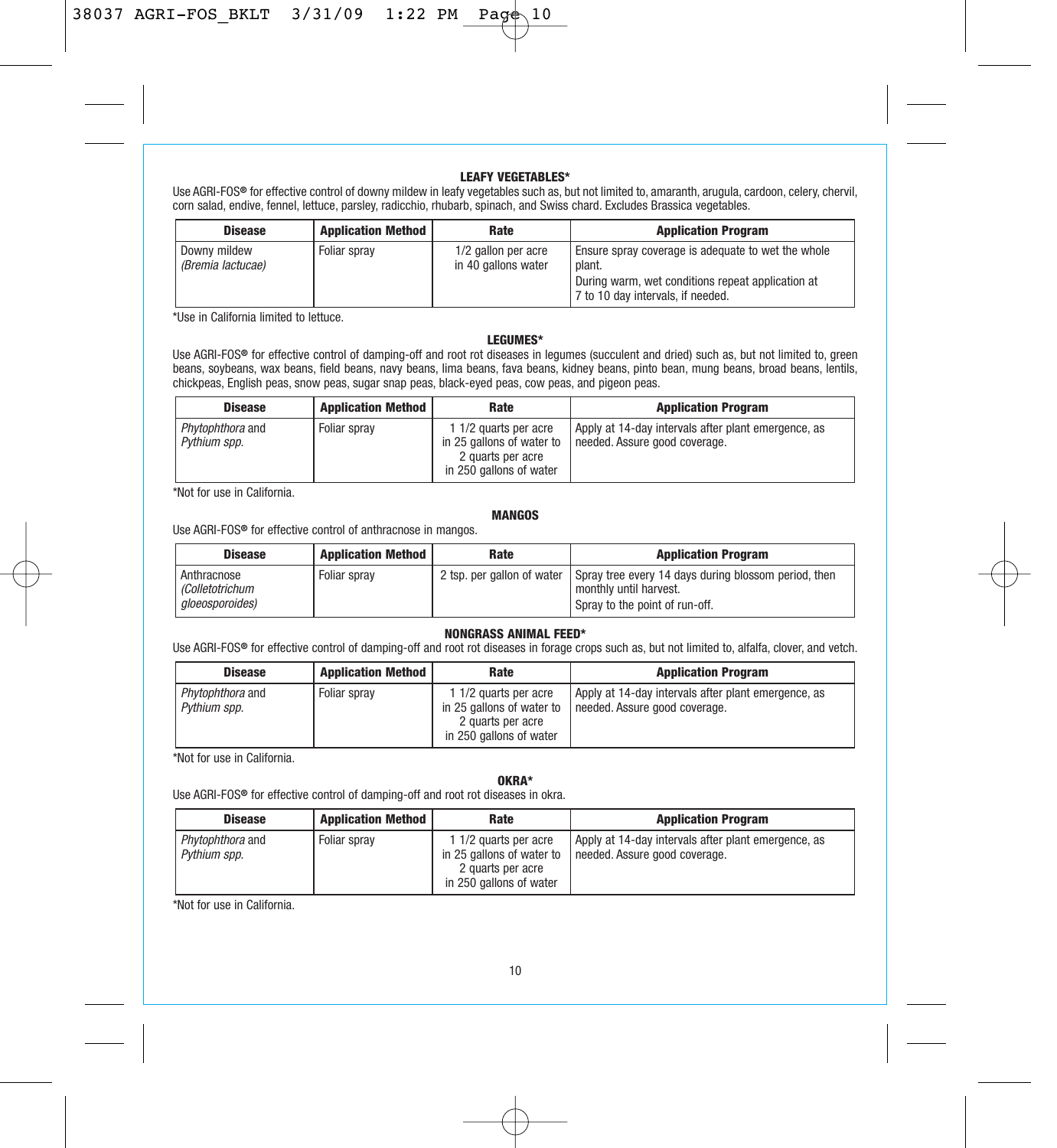# **ONIONS**

Use AGRI-FOS**®** for effective control of downy mildew disease in onions, garlic, shallots, and leeks. Use as a preventative control program for best results.

| <b>Disease</b>                           | <b>Application Method</b> | Rate                                                  | <b>Application Program</b>                                                  |
|------------------------------------------|---------------------------|-------------------------------------------------------|-----------------------------------------------------------------------------|
| Downy mildew<br>(Peronospora destructor) | Foliar sprav              | 2 quarts per acre<br>in 100 gallons water<br>per acre | As a regular preventative control program or when<br>disease first appears. |

# **ONIONS, TANK MIXTURES\***

For the effective control of downy mildew diseases, tank-mix AGRI-FOS**®** with a mancozeb-containing fungicide and apply to onions, garlic and shallots.

| <b>Product</b>                                | <b>Disease</b> | Rate                                                                            | <b>Application Program</b>                                                                                                                                                                                                                                          |
|-----------------------------------------------|----------------|---------------------------------------------------------------------------------|---------------------------------------------------------------------------------------------------------------------------------------------------------------------------------------------------------------------------------------------------------------------|
| AGRI-FOS®<br>mancozeb-containing<br>fungicide | Downy mildew   | 2 quarts per acre<br>in 100 gallons water<br>per acre<br>Label rate of mancozeb | Apply as a foliar spray the indicated quantity and<br>dilution rates with water of both products.<br>For best results, apply AGRI-FOS <sup>®</sup> as a tank mix with<br>protectant fungicides such as mancozeb to ensure both<br>pre- and post-infection activity. |

\*Not for use in California.

# **PEANUTS\***

Use AGRI-FOS**®** for effective control of damping-off and root rot disease in peanuts.

| <b>Disease</b>                   | <b>Application Method</b> | Rate                                                                                               | <b>Application Program</b>                                            |
|----------------------------------|---------------------------|----------------------------------------------------------------------------------------------------|-----------------------------------------------------------------------|
| Phytophthora and<br>Pythium spp. | Foliar sprav              | 1 1/2 quarts per acre<br>in 25 gallons of water to<br>2 quarts per acre<br>in 250 gallons of water | Apply at 14-day intervals, as necessary, Ensure<br>thorough coverage. |

\*Not for use in California.

## **PINEAPPLES**

Use AGRI-FOS**®** for effective control of Phytophthora root and heart rot diseases in pineapples.

| <b>Disease</b>                                                                               | <b>Application Method</b> | Rate                                                | <b>Application Program</b>                                                                                                       |
|----------------------------------------------------------------------------------------------|---------------------------|-----------------------------------------------------|----------------------------------------------------------------------------------------------------------------------------------|
| Phytophthora root<br>and heart rot<br>(Phytophthora cinnamomi<br>and <i>parasitica spp.)</i> | Foliar spray              | 2 1/2 quarts in $25 - 50$<br>gallons water per acre | Apply to tops, 14 days prior to harvest of planting<br>material.                                                                 |
|                                                                                              | Pre-plant dip             | 1 $1/4$ quarts<br>in 100 gallons water              | Will treat enough slips to plant one acre.<br>Established plantings when conditions favor disease.<br>Apply at 90-day intervals. |
|                                                                                              | Foliar sprav              | 2 quarts<br>in 100 gallons water                    | Ensure thorough coverage of plants.                                                                                              |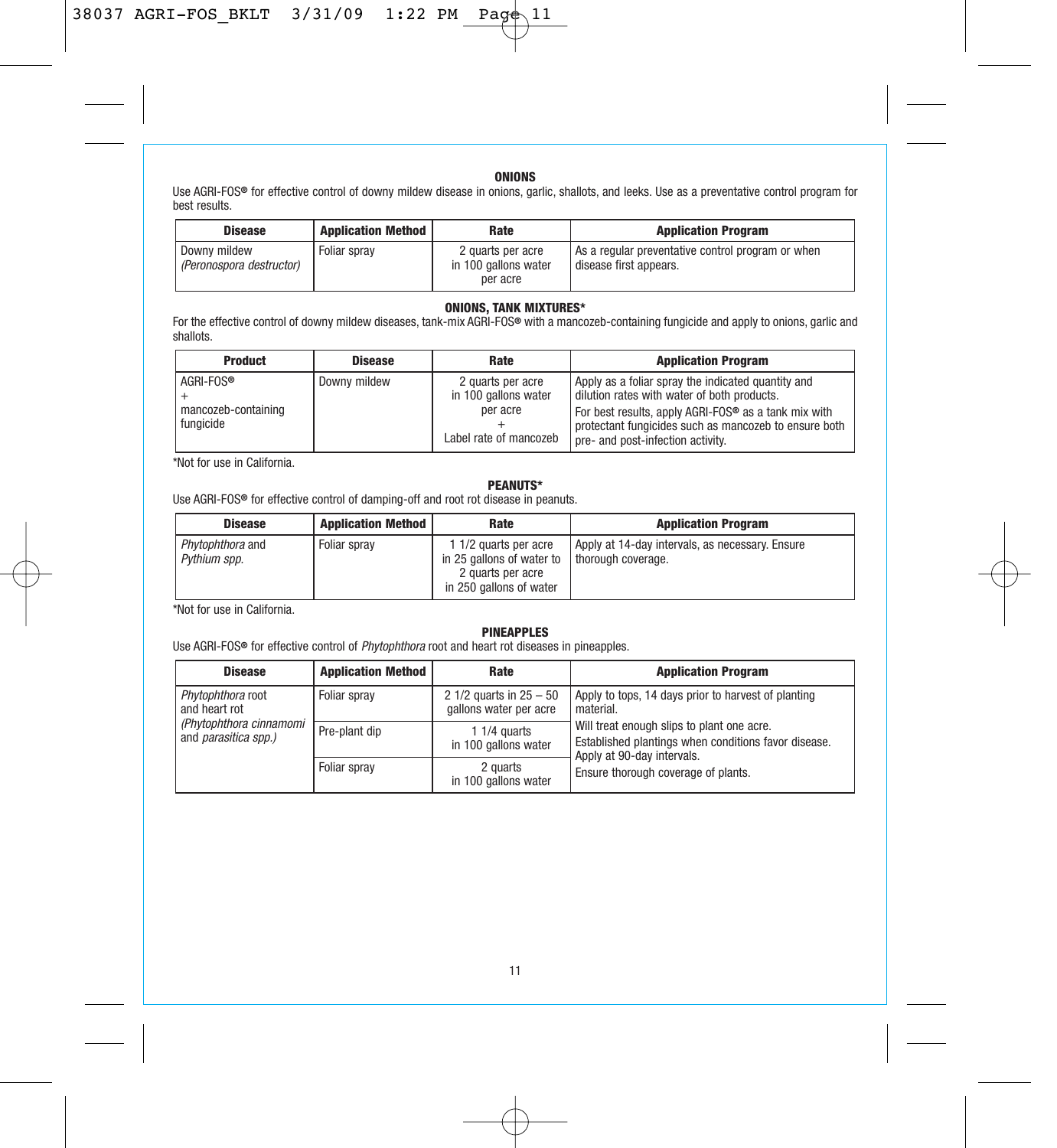#### **POTATOES, POST-HARVEST\***

Use AGRI-FOS® only on russet-skinned potatoes intended for processing for suppression of late blight *(Phytophthora infestans)* and pink rot<br>*(Phytophthora erythroseptica)*. Apply 16.5 fl. oz. of AGRI-FOS® per ton of tuber

| <b>Disease</b>                                                                                                         | <b>Application Method</b> | Rate                                                 | <b>Application Program</b>                                                                                                               |
|------------------------------------------------------------------------------------------------------------------------|---------------------------|------------------------------------------------------|------------------------------------------------------------------------------------------------------------------------------------------|
| Potatoes. Post-harvest:<br>Late blight<br>(Phytophthora infestans)<br>and pink rot<br>(Phytophthora<br>erythroseptica) | Spray on tubers           | 16.5 fl. oz. in 1/2 gallon<br>of water/ton of tubers | Apply only to russet-skinned potatoes intended for<br>processing. For best results, be sure tubers are<br>thoroughly and evenly covered. |

\*Not for use in California.

#### **ROOT AND TUBER VEGETABLES\***

Use AGRI-FOS**®** for effective control of foliar and root rot in ginseng, damping-off and root rot diseases in carrots, and late blight disease and storage diseases such as pink rot and pythium leak in potatoes, sweet potatoes, and yams.

| <b>Disease</b>                                                                                                                                                  | <b>Application Method</b> | Rate                                                                                               | <b>Application Program</b>                                                                                                          |
|-----------------------------------------------------------------------------------------------------------------------------------------------------------------|---------------------------|----------------------------------------------------------------------------------------------------|-------------------------------------------------------------------------------------------------------------------------------------|
| Ginseng:<br>Foliar and root rot<br>(Phytophthora cactorum)                                                                                                      | Foliar spray              | 2 1/2 quarts<br>in 100 gallons of water                                                            | In cool wet conditions that favor Phytophthora. Apply at<br>7-day intervals.<br>Do not exceed a total of 8 applications per season. |
| Carrots: Phytophthora and<br>Pythium spp.                                                                                                                       | Foliar spray              | 1 1/2 quarts per acre<br>in 25 gallons of water to<br>2 quarts per acre in<br>250 gallons of water | Apply at 14-day intervals after plant emergence, as<br>needed. Assure good coverage.                                                |
| Potatoes, Sweet Potatoes,<br>Yams: Pink rot<br>and Pythium leak<br>(Phytophthora<br>erythroseptica<br>and Pythium spp.)                                         | In-furrow spray           | $2 - 5$ quarts per acre<br>in 10 gallons water                                                     | Apply in a band spray directly over top of potato seed<br>just before row is closed.                                                |
| Potatoes, Sweet Potatoes,<br>Yams: Late blight.<br>Pink rot and Pythium leak<br>(Phytophthora infestans,<br>Phytophthora<br>erythroseptica<br>and Pythium spp.) | Foliar spray              | 1 1/4 quarts per acre<br>in $90 - 375$ gallons water<br>per acre                                   | Apply at 5 to 14 day intervals subject to disease<br>incidence.                                                                     |

\*Use in California limited to potatoes, sweet potatoes, and yams.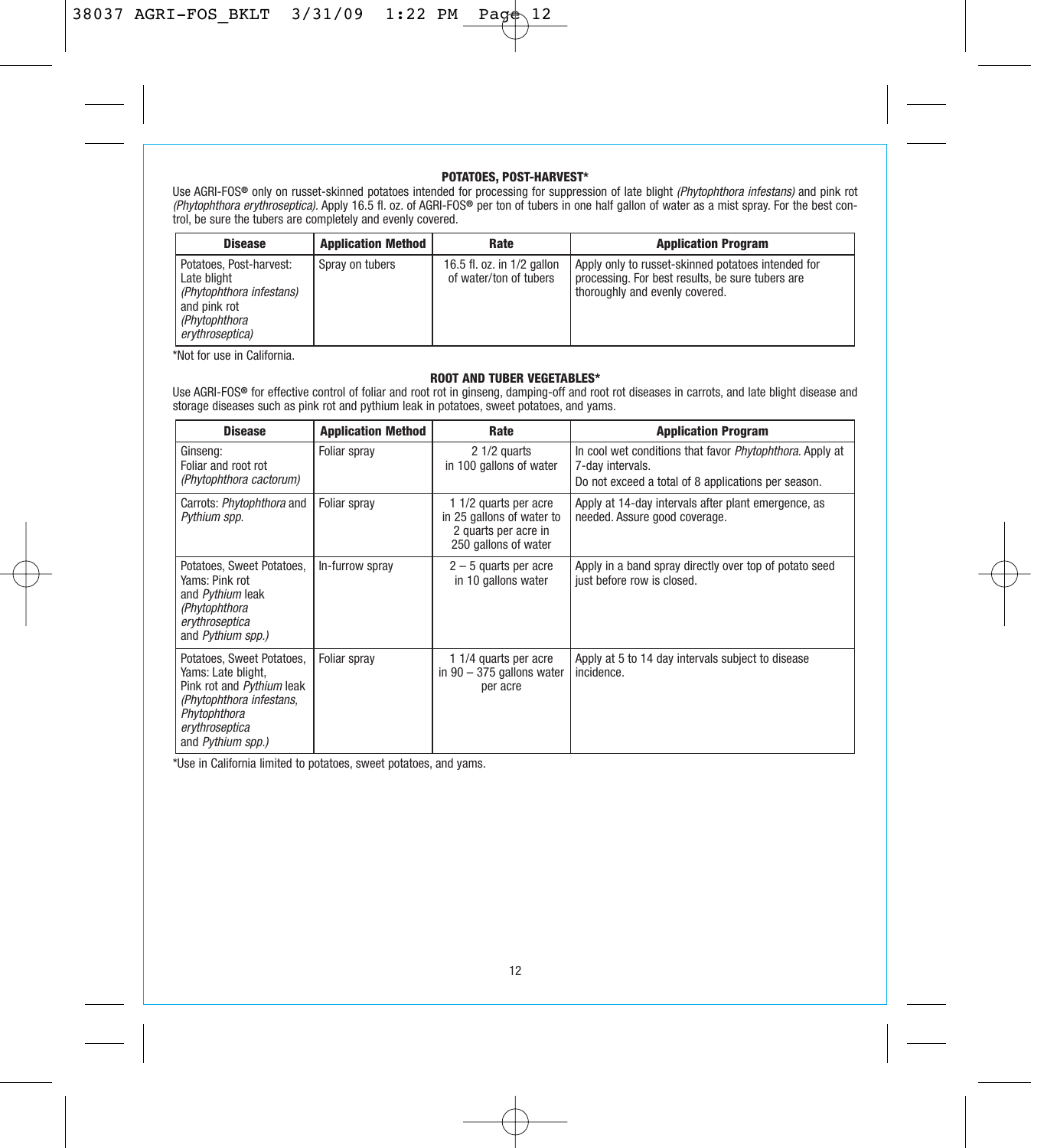**STONE FRUIT\*** Use AGRI-FOS**®** for effective control of root, collar rot and almond pruning wound canker disease in stone fruit such as, but not limited to, sweet and tart cherries, peaches, plums, and fresh prunes.

| <b>Disease</b>                                               | <b>Application Method</b>                        | Rate                                                                                                           | <b>Application Program</b>                                                                                                                                                                                                                                                                                                                             |
|--------------------------------------------------------------|--------------------------------------------------|----------------------------------------------------------------------------------------------------------------|--------------------------------------------------------------------------------------------------------------------------------------------------------------------------------------------------------------------------------------------------------------------------------------------------------------------------------------------------------|
| Root and collar rot<br>(Phytophthora spp.)                   | Foliar spray                                     | 2 1/2 quarts per acre<br>in 250 gallons water                                                                  | Three treatments are required<br>1. Spring<br>2. Mid summer                                                                                                                                                                                                                                                                                            |
|                                                              | Basal bark spray<br>Apply in spring and<br>fall. | $62.4$ fl. $0z$ .<br>$+62.4$ fl. oz. of water<br>$+3.2$ fl. oz.<br>Pentra-Bark™ Bark<br>Penetrating Surfactant | 3. Fall, post harvest<br>Spray a combination of AGRI-FOS <sup>®</sup> and Pentra-Bark™<br>around the complete circumference of the tree trunk<br>until saturation/runoff. Spray from ground level up to<br>5 feet above the soil line, including the base of the first<br>scaffolding limbs, if present. Treat in spring and fall for<br>best results. |
| Almond pruning -<br>wound cankers<br>(Phytophthora syringae) | Paint or spray                                   | 1 $1/4 - 2$ 1/2 quarts<br>in 100 gallons water                                                                 | Apply to pruning wound and surrounding area, ensure<br>area is thoroughly wet. In high disease situations use<br>higher rate.                                                                                                                                                                                                                          |

\*Not for use in California.

# **STRAWBERRIES**

Use AGRI-FOS**®** for effective control of leather rot, red stele and Phytophthora disease in strawberries.

| <b>Disease</b>                         | <b>Application Method</b> | Rate                                                                                                                                                                        | <b>Application Program</b>                                                                                                                                                                                                                                                                                                              |
|----------------------------------------|---------------------------|-----------------------------------------------------------------------------------------------------------------------------------------------------------------------------|-----------------------------------------------------------------------------------------------------------------------------------------------------------------------------------------------------------------------------------------------------------------------------------------------------------------------------------------|
| Red stele<br>(Phytophthora fragariae)  | Pre-planting dip          | 1 $1/4$ quarts<br>in 100 gallons water                                                                                                                                      | Dip planting material in this solution for 30 minutes,<br>then plant within one day. Use program for annual and<br>perennial varieties.                                                                                                                                                                                                 |
|                                        | Foliar spray              | $1 - 3$ quarts in $50 - 100$<br>gallons water per acre<br>1 1/4 quarts per acre<br>in 90 gallons of water to<br>2 1/2 quarts per acre<br>in 200 gallons water.<br>(CA only) | Annual crops, first treatment 14 to 21 days post<br>planting, repeat at $1 - 2$ month intervals when disease<br>is evident.<br>Perennial crops, first treatment during spring growth<br>flush, repeat at $1 - 2$ month intervals when disease is<br>evident. For susceptible varieties use higher rates and<br>shorter spray intervals. |
| Leather rot<br>(Phytophthora cactorum) | Foliar spray              | $1 - 3$ quarts in $50 - 100$<br>gallons water per acre<br>1 1/4 quarts per acre<br>in 90 gallons of water to<br>2 1/2 quarts per acre<br>in 200 gallons water<br>(CA only)  | Apply at 10% bloom and early fruit set, then at one to<br>two week intervals as required for disease control. In<br>high disease situations use higher rates and shorter<br>spray intervals.                                                                                                                                            |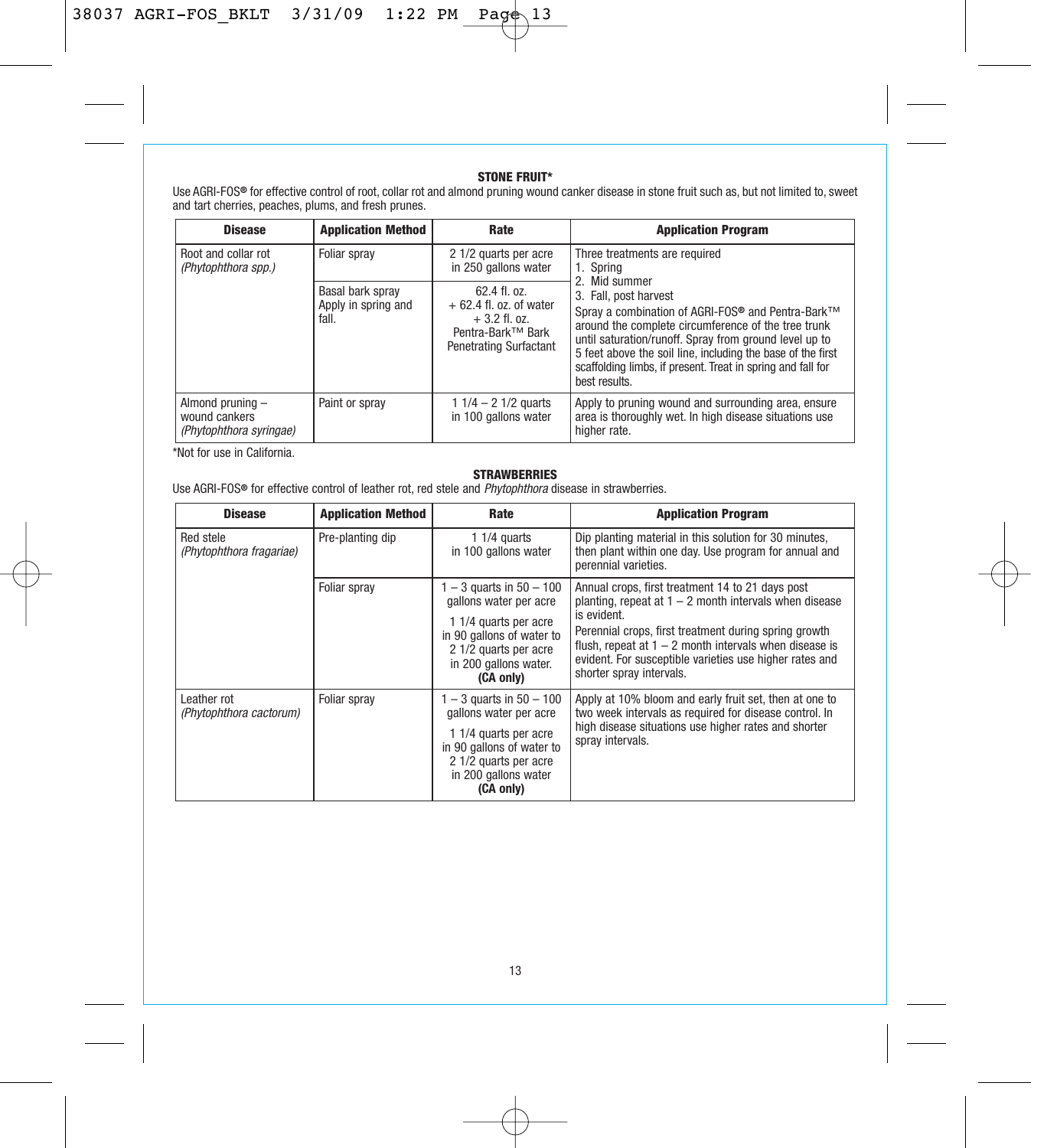### **TREE NUTS\***

Use AGRI-FOS**®** for effective control of root and collar rot, and almond pruning-wound canker disease in tree nuts such as, but not limited to, almonds, beech nuts, Brazil nuts, butternuts, cashews, chestnuts, chinquapin, hazelnuts, hickory nuts, macadamia nuts, pecans, and walnuts.

| <b>Disease</b>                                                                         | <b>Application Method</b> | Rate                                                | <b>Application Program</b>                                                                             |
|----------------------------------------------------------------------------------------|---------------------------|-----------------------------------------------------|--------------------------------------------------------------------------------------------------------|
| Other than macadamia nuts:<br>Root and collar rot<br>(Phytophthora spp.)               | Foliar                    | 1 1/4 quarts per acre<br>in 125 gallons water       | Three treatments are required<br>1. Spring<br>2. Mid summer<br>3. Fall, post harvest                   |
| Other than macadamia nuts:<br>Almond pruning - wound canker<br>(Phytophthora syringae) | Paint or spray            | 2 1/2 quarts<br>in 100 gallons water                | Apply to pruning wound and surrounding area, ensure<br>area is thoroughly wet.                         |
| Macadamia nuts: Raceme blight<br>(Phytophthora spp.)                                   | Foliar spray              | 3 3/4 quarts per acre<br>in 250 gallons<br>of water | Apply when disease is first seen and reapply at<br>3 week intervals.<br>Spray to the point of run-off. |

\*Not for use in California.

# **SEED TREATMENT APPLICATIONS\***

Use AGRI-FOS® for effective control of *Phytophthora* and *Pythium* diseases on agricultural crop seeds from crops listed elsewhere on this label.<br>Do not use treated seed for food, feed, or oil. Dye used to color treated s treatment on agricultural establishment in hopper-box, planter box, or other seed treatment application at or immediately before planting is within the scope of WPS, while commercial treatment of seeds is not within the scope of WPS.

| <b>Disease</b>                          | <b>Application Method</b>                                                                                                              | Rate                                                                                                                 |
|-----------------------------------------|----------------------------------------------------------------------------------------------------------------------------------------|----------------------------------------------------------------------------------------------------------------------|
| Phytophthora, Pythium and Fusarium spp. | Can be applied at-planting or in commercial $\vert 8 - 24$ fl. oz. AGRI-FOS <sup>®</sup> per 100 lbs. of<br>seed treatment operations. | seed or 4 – 10 quarts AGRI-FOS <sup>®</sup> per ton of<br>seed, depending on the size of the seeds to<br>be treated. |

\*Not for use in California.

# **GRASS GROWN FOR SEED PRODUCTION\***

Use AGRI-FOS**®** for effective control of damping-off and root rot diseases in turf grasses such as, but not limited to, Bermuda, fescue, bent, blue, rye, zoysia, buffalo, and poa annua.

| <b>Disease</b>                   | <b>Application Method</b> | Rate                                                                                           | <b>Application Program</b>                                                    |
|----------------------------------|---------------------------|------------------------------------------------------------------------------------------------|-------------------------------------------------------------------------------|
| Phytophthora and<br>Pythium spp. | Foliar spray              | in 25 gallons of water   thorough coverage.<br>to 2 quarts per acre in<br>250 gallons of water | 11/2 quarts per acre   Apply at $14 - 21$ day intervals, as necessary. Ensure |

\*Not for use in California.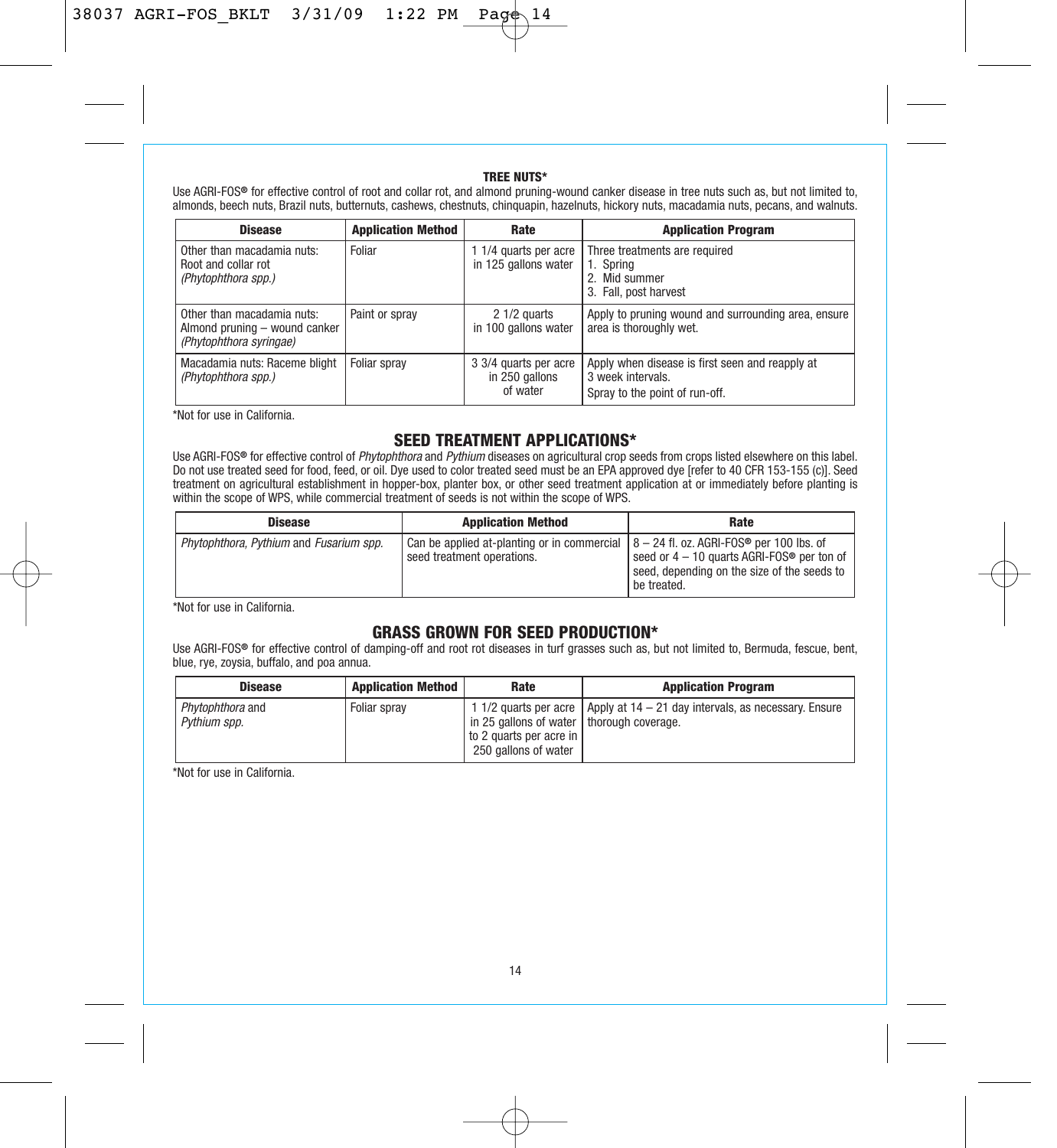# **LANDSCAPE, GOLF COURSE, NURSERY, FORESTRY, AND PARK APPLICATIONS\***

Use AGRI-FOS**®** for effective control of Phytophthora and Pythium and other diseases associated with Stem and Canker Blight (Sudden Oak Death, Phytophthora ramorum), Beech Decline, and general tree decline syndromes in landscapes, nurseries, golf courses, forests, and parks. Apply AGRI-FOS**®** to trees such as, but not limited to, Beech, Cedar, Chestnut, Crab Apple, Dogwood, Elm, Fir, Hawthorne, Juniper, Linden, Pine, Oaks (Coastal, Live, Shreve, Black, Canyon), Ornamental Pear, Pyracantha, Sweet Birch, Sweet Gum, Sycamore, White Pine, White Cedar, and Willow.

Make applications before disease development and in conjunction with good cultural management practices. Use higher rate of application when disease pressure is severe. Do not exceed indicated application rates or apply more frequently than stated on label or tree injury may occur. Do not apply to trees that are heat or moisture stressed. Do not apply to trees that are in a state of dormancy. Do not exceed indicated spray intervals or label rates in order to avoid tree injury. When applying to indoor plants do not overspray and use care to apply only to target plants. If meeting these conditions is not possible, remove plants to an outdoor location for treatment and drying before bringing back indoors.

| <b>Disease</b>                                                | <b>Application Method</b>                                                    | Rate                                                                                                                         | <b>Application Program</b>                                                                                                                                                                                                                                                                                                                                                                                                                                                                                                                                                                                                                                                                                                                                                                                                                                                                                                                                                           |
|---------------------------------------------------------------|------------------------------------------------------------------------------|------------------------------------------------------------------------------------------------------------------------------|--------------------------------------------------------------------------------------------------------------------------------------------------------------------------------------------------------------------------------------------------------------------------------------------------------------------------------------------------------------------------------------------------------------------------------------------------------------------------------------------------------------------------------------------------------------------------------------------------------------------------------------------------------------------------------------------------------------------------------------------------------------------------------------------------------------------------------------------------------------------------------------------------------------------------------------------------------------------------------------|
| Phytophthora and<br>Pythium spp., and<br>Phytophthora ramorum | Injection                                                                    | 11 fl. oz.<br>per 21 fl. oz. of water<br>0R<br>1/2 tsp. per tsp. of water                                                    | Drill holes 3/16 inch (5 mm) in diameter into live<br>sapwood (depth dependent upon age of tree) with<br>downward angle into trunk uniformly around the tree<br>circumference, using a slow drill. Do not inject into<br>areas of obvious decay, canker or mechanical injury that<br>appear on the tree trunk. Calculate the amount of<br>product required by measuring the trees by one of the<br>following 3 methods, and use the highest calculated<br>number of injections.<br>1) 1 injection per square yard of canopy; 2) 1 injection<br>per yard of diameter of canopy measured at the drip-<br>line; 3) 1 injection per 6 inches of trunk circumference<br>measured 4 feet above soil level.<br>Make injections with applicators that maintain positive<br>pressure differential such as ChemJet <sup>®</sup> , Sidewinder <sup>®</sup> ,<br>Ag-murf Gun®. Marlev® Iniector, or hydraulic applicator<br>type equipment that forces solution into the sapwood<br>of the tree. |
|                                                               | Basal bark spray<br>(all other tree species)<br>Apply in spring and<br>fall. | 62.4 fl. oz.<br>$+62.4$ fl. oz. of water<br>$+3.2$ fl. oz.<br>Pentra-Bark <sup>™</sup> Bark<br><b>Penetrating Surfactant</b> | Spray a combination of AGRI-FOS <sup>®</sup> and Pentra-Bark™<br>around the complete circumference of the tree trunk<br>until saturation/runoff. Spray from ground level up to<br>5 feet above the soil line, including the base of the first<br>scaffolding limbs, if present. Treat in spring and fall for<br>best results.                                                                                                                                                                                                                                                                                                                                                                                                                                                                                                                                                                                                                                                        |

(continued on next page)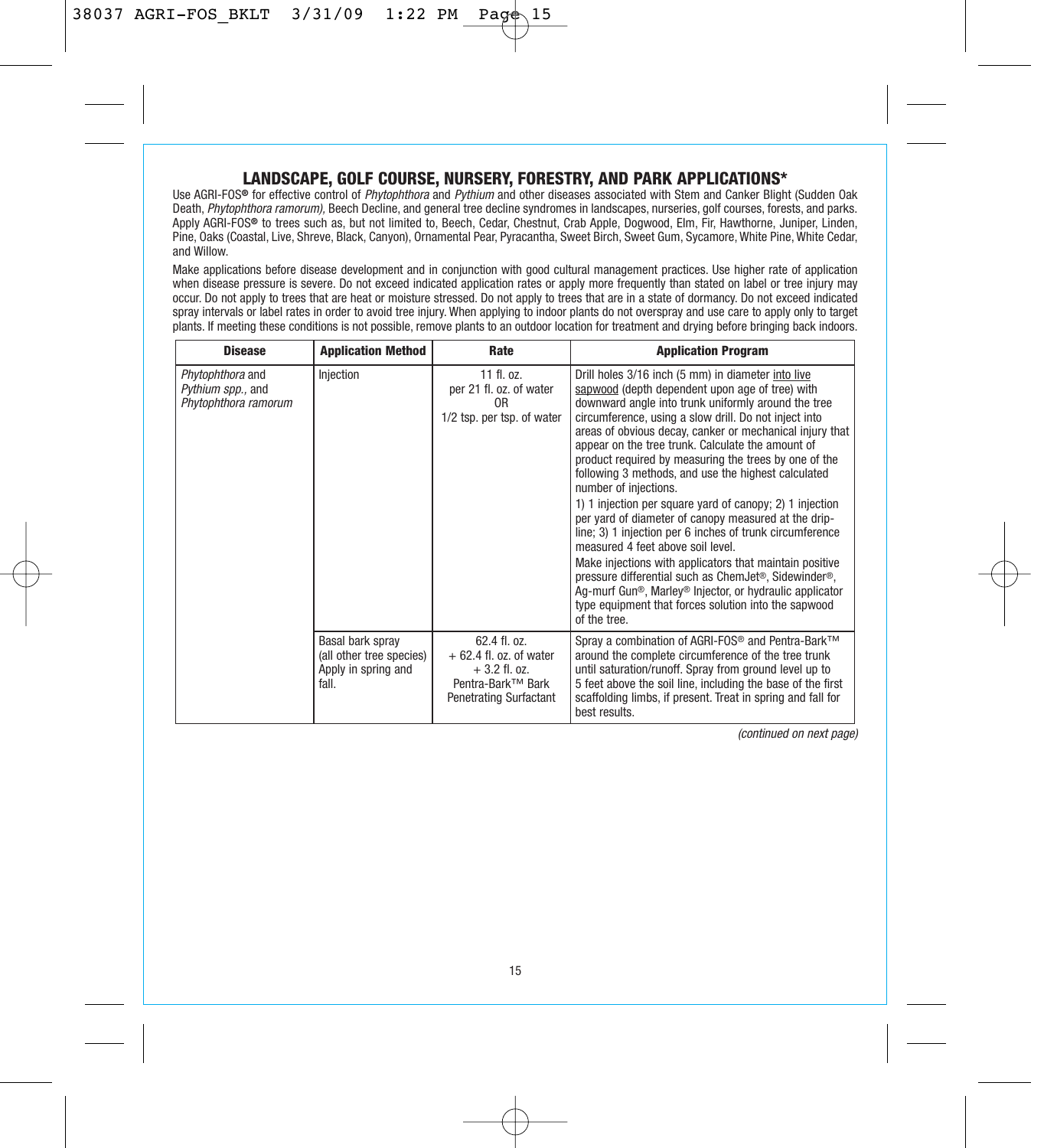| <b>Disease</b>                                                                                 | <b>Application Method</b>                                                               | Rate                                                                                                                      | <b>Application Program</b>                                                                                                                                                                                                                                                                                                                                                                                                                                                                                                                                                                                                                                           |
|------------------------------------------------------------------------------------------------|-----------------------------------------------------------------------------------------|---------------------------------------------------------------------------------------------------------------------------|----------------------------------------------------------------------------------------------------------------------------------------------------------------------------------------------------------------------------------------------------------------------------------------------------------------------------------------------------------------------------------------------------------------------------------------------------------------------------------------------------------------------------------------------------------------------------------------------------------------------------------------------------------------------|
| <b>Fusarium subglutinans</b><br>(Pine Pitch Canker)                                            | Basal bark spray<br>(pines)<br>Apply anytime active<br>growth is observed.              | 1 gallon of AGRI-FOS®<br>+ 2 gallons of water<br>$+4$ fl. $0z$ .<br>of Pentra-Bark™ Bark<br><b>Penetrating Surfactant</b> | Apply uniformly to 5 to 6 feet of trunk circumference.<br>Spray from top down to ground level from either first<br>branch or from as high as possible without exposing<br>applicator to drift. Spray to saturation/runoff. Various<br>types of application equipment can be used such as<br>hydraulic sprayers, handheld pump-type sprayers, and<br>backpack spravers.                                                                                                                                                                                                                                                                                               |
| Fusarium subglutinans<br>(Pine Pitch Canker) and<br>Gnomonia platani<br>(Sycamore Anthracnose) | Iniection                                                                               | 20 ml per tree<br>of a 1 gallon AGRI-FOS <sup>®</sup> +<br>2 gallons of water<br>$+4$ fl. oz. of<br>Pentra-Bark™ solution | Drill holes 3/16 inch (5 mm) in diameter and 1 inch<br>(25 mm) to 2 inches (50 mm) deep with slight<br>downward angle in trunk. Place syringes in the main<br>trunk of the tree and space evenly around the<br>circumference of the trunk. Suitable for use with<br>Chemiet tree injectors, Ag-murf gun, or positive pressure<br>hydraulic tree injection. Trees should be at least 10"<br>diameter at breast height.                                                                                                                                                                                                                                                |
| Apple black spot and scab<br>(Venturia inaequalis)                                             | Basal bark spray<br>apply early spring at<br>bud swell or silver tip<br>stage of growth | 62.4 fl. oz.<br>$+62.4$ fl. oz. of water<br>$+3.2$ fl. oz.<br>Pentra-Bark™ Bark<br><b>Penetrating Surfactant</b>          | Spray a combination of AGRI-FOS <sup>®</sup> and Pentra-Bark™<br>around the complete circumference of the tree trunk<br>until saturation/runoff. Spray from ground level up to 5<br>feet above the soil line, including the base of the first<br>scaffolding limbs, if present. (Treatment generally lasts<br>8 - 12 weeks depending on pathogen levels. Higher<br>disease pressure will shorten the length of control.)<br>Various types of application equipment can be used<br>such as hydraulic sprayers, handheld pump-type<br>sprayers, backpack sprayers, hose-end applicators with<br>backflow prevention devices, and other similar<br>application devices. |
| Fire blight                                                                                    | Foliar spray                                                                            | $11/4$ quarts<br>per 100 gallons of water                                                                                 | First application pre bloom. Application intervals: 7 days<br>until end of bloom period.<br>Apply spray to thoroughly wet all foliage.                                                                                                                                                                                                                                                                                                                                                                                                                                                                                                                               |

# LANDSCAPE, GOLF COURSE, NURSERY, FORESTRY, AND PARK APPLICATIONS\* (continued)

\*Use in California limited to Oaks (Coastal, Live, Shreve, Black, Canyon), Tan Oaks, and other tree species that are host to P. ramorum. Applications limited to injection and basal bark spray of pines, basal bark spray of apples and crabapples, and injection of Sycamores for control<br>of Sycamore anthracnose. Do not apply to any other tree species without consulti website: http://nature.berkeley.edu/comtf/index.html. For questions contact your local extension office.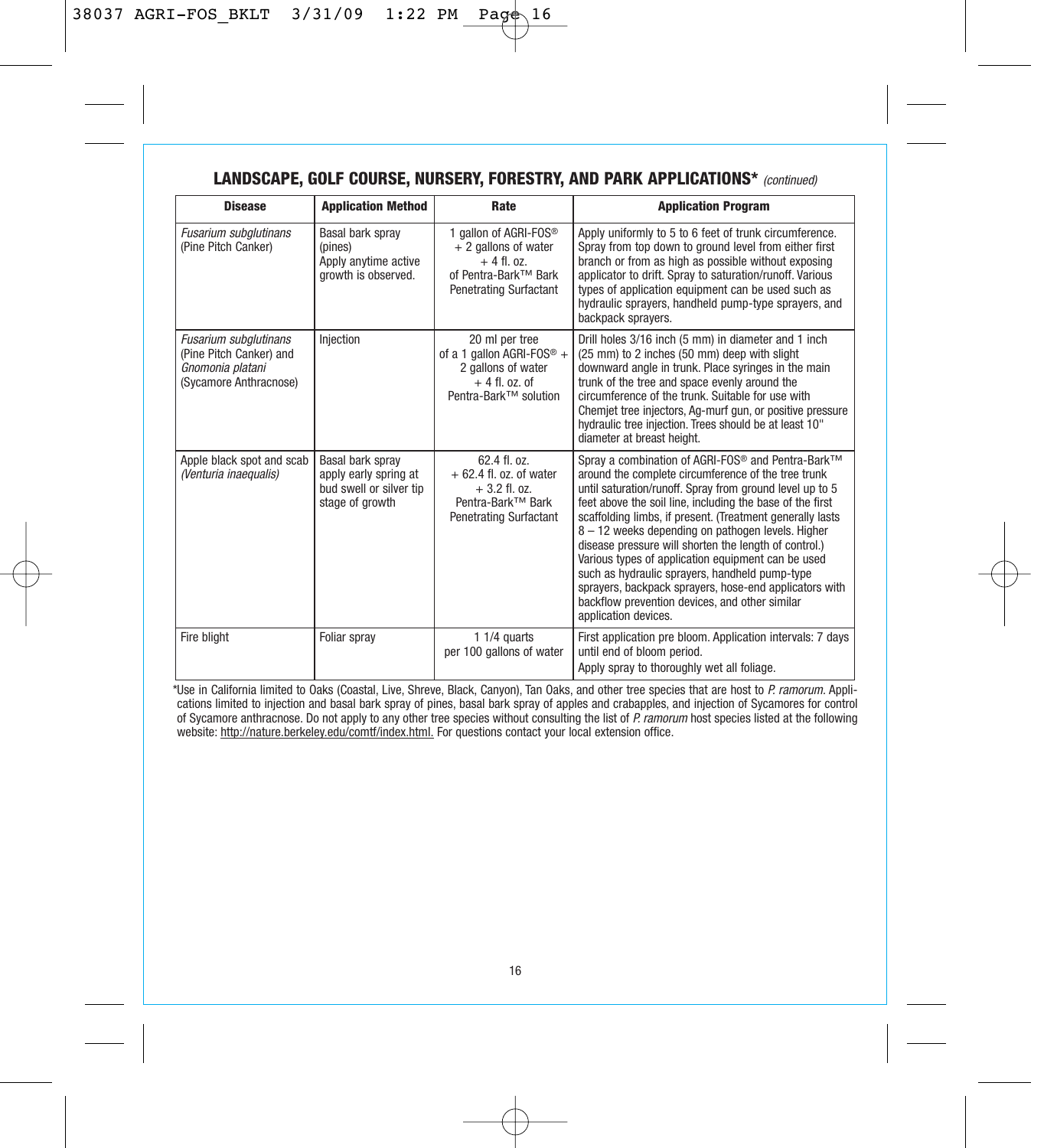# **ORNAMENTAL APPLICATIONS**

Use AGRI-FOS<sup>®</sup> for effective control of Bacterial blight, Downy mildew, Phytophthora spp. and Pythium spp. diseases of Ornamentals in landscapes, nurseries, golf courses, parks, interiorscapes, and greenhouses. Apply AGRI-FOS**®** to plants such as, but not limited to, Aglaonema, Anthurium, Aphelandra, Arborvitae, Azaleas, Bougainvillea, Boxwood, Cattelya skinneri, Ceanothus, Cotoneaster, Cissus, Diffenbachia, English ivy, Eucalyptus, Ficus, Hibiscus, Japanese andromeda, Japanese Holly, Leather leaf Fern, Peperomia, Photinia, Pittosporum, Philodendron, Pieris, Pothos, Rhododendron, Roses (container, field, landscape, and mini varieties), Schefflera, Sedum, Sempervivum, Syngonium, Spathiphyllum, Taxus media, and Zygocactus.

Make applications before disease development and in conjunction with good cultural management practices. Use higher rate of application when disease pressure is severe. Do not exceed indicated application rates or apply more frequently than stated on label or plant injury may occur. Do not apply to plants that are heat or moisture stressed. Do not apply to plants that are in a state of dormancy. Do not exceed indicated spray intervals or label rates in order to avoid plant injury. When applying to indoor plants do not overspray and use care to apply only to target plants. If meeting these conditions is not possible, remove plants to an outdoor location for treatment and drying before bringing back indoors.

| <b>Disease</b>                                                                                                     | <b>Application Method</b>             | Rate                                                                                                           | <b>Application Program</b>                                                                                                                                                      |
|--------------------------------------------------------------------------------------------------------------------|---------------------------------------|----------------------------------------------------------------------------------------------------------------|---------------------------------------------------------------------------------------------------------------------------------------------------------------------------------|
| <b>Bacterial blight</b><br>(Xanthomonas<br>campestris) pathovars:<br>dieffenbachiae, fici<br>hederae, and syngonli | Foliar spray                          | $2 - 4$ pints<br>per 100 gallons of water<br>0 <sub>R</sub><br>$2 - 4$ tsp.<br>per gallon of water             | Apply spray to thoroughly wet all foliage. Application<br>intervals: 7 to 14 days. Repeat as required.                                                                          |
| Downy mildew                                                                                                       | Foliar spray                          | 1 $1/4 - 2$ 1/2 quarts<br>per 100 gallons of water<br>0 <sub>R</sub><br>$21/2 - 5$ tsp.<br>per gallon of water | Apply spray to thoroughly wet all foliage. Application<br>intervals: 14 to 21 days. Repeat as required.                                                                         |
| Phytophthora spp.,<br>Phytophthora ramorum,<br>and Pythium spp.                                                    | Foliar spray                          | $1 - 2$ quarts<br>per 100 gallons of water<br>0R<br>$2 - 4$ tsp.<br>per gallon of water                        | Apply spray to thoroughly wet all foliage. Application<br>intervals: 14 to 21 days. Repeat as required.                                                                         |
|                                                                                                                    | Soil drench                           | $61/4 - 123/4$ fl. oz.<br>per 100 gallons of water                                                             | Apply each 25 gallons of solution to an area of 100<br>square feet. Follow application with irrigation. Repeat as<br>required. Limit of one application per month.              |
|                                                                                                                    | Soil incorporation                    | $1 - 2$ pints<br>per cubic yard of soil                                                                        | Just prior to potting, mix 1 to 2 pts. of AGRI-FOS <sup>®</sup> into<br>each cubic yard of growing media.<br>If disease pressure is high, apply foliar spray or soil<br>drench. |
|                                                                                                                    | Bare rooted dipping of<br>transplants | 2 pints<br>per 100 gallons of water<br>0 <sub>R</sub><br>2 tsp. per gallon                                     | Immediately before transplanting, dip transplants for<br>two minutes, keep roots submerged, ensure root mass<br>is thoroughly wet.                                              |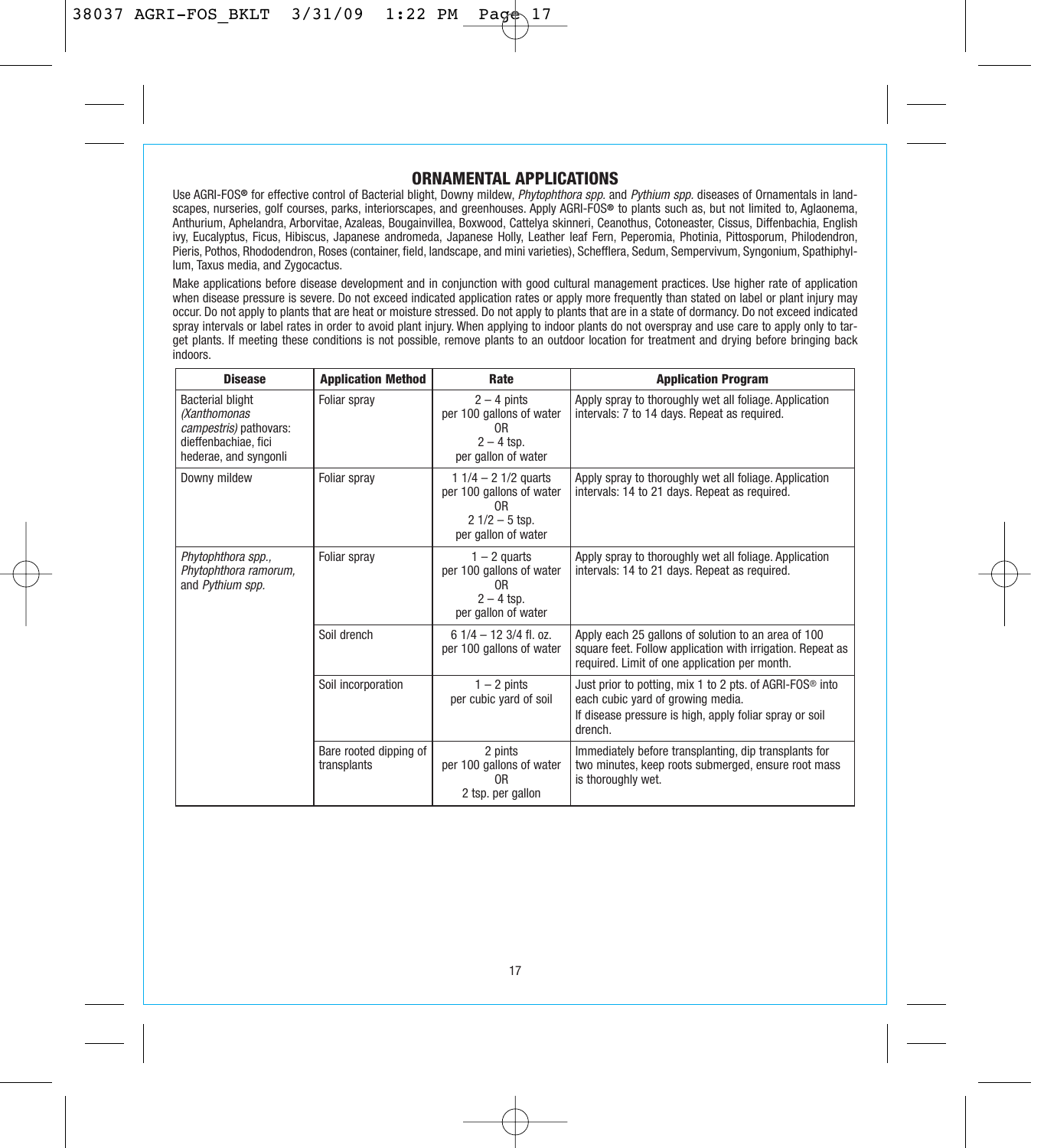# **BEDDING PLANTS**

Use AGRI-FOS**®** for effective control of Downy mildew, Phytophthora spp. and Pythium spp. diseases of BEDDING PLANTS grown in landscapes, nurseries and golf courses, parks, interiorscapes, and greenhouses. Apply AGRI-FOS**®** to plants such as, but not limited to, Ageratum, Algerian lvy, Anthurium, Artemesia, Aster, Begonia, Baby's Breath, Caladium, Carnation, Chrysanthemum, Columbine, Coleus, Daisy, Delphinium, Easter<br>Lily, Foxglove, Gaillardia, Geranium, Gloxinia, Impatiens, Lavender, Marigold, Petu mary, Salvia, Snapdragon, Vinca, Verbena, and Zinnia.

Make applications before disease development and in conjunction with good cultural management practices. Use higher rate of application when disease pressure is severe. Do not exceed indicated application rates or apply more frequently than stated on label in order to avoid plant injury. Do not apply to plants that are heat or moisture stressed. When applying to indoor plants do not overspray and use care to apply only to target plants. If meeting these conditions is not possible, remove plants to an outdoor location for treatment and drying before bringing back indoors.

| <b>Disease</b>                        | <b>Application Method</b> | Rate                                                                                                    | <b>Application Program</b>                                                                                                                                                         |
|---------------------------------------|---------------------------|---------------------------------------------------------------------------------------------------------|------------------------------------------------------------------------------------------------------------------------------------------------------------------------------------|
| Downy Mildew                          | <b>Foliar Spray</b>       | 1 $1/4 - 2$ 1/2 quarts<br>per 100 gallons of water<br>0R<br>$1/2 - 11/8$ fl. oz.<br>per gallon of water | Apply spray to thoroughly wet all foliage. Application<br>intervals: 14 to 21 days. Repeat as required.                                                                            |
| Phytophthora spp. and<br>Pythium spp. | Foliar spray              | $1 - 2$ quarts<br>per 100 gallons of water<br>0R<br>$2 - 4$ tsp.<br>per gallon of water                 | Apply spray to thoroughly wet all foliage. Application<br>intervals: 14 to 21 days. Repeat as required.<br>NOTE: Do not apply more than 500 gallons of spray<br>solution per acre. |
|                                       | Soil drench               | $61/4 - 123/4$ fl. oz.<br>per 100 gallons of water                                                      | Apply each 25 gallons of solution to an area of 100<br>square feet. Follow application with irrigation. Repeat as<br>required. Limit of one application per month.                 |
| Phytophthora spp.*                    | Foliar spray              | 2 quarts per acre                                                                                       | Apply spray in $20 - 60$ gallons per acre.                                                                                                                                         |
|                                       | Hand gun                  | 2 quarts<br>per 100 gallons of water                                                                    | Apply spray to thoroughly wet all foliage.                                                                                                                                         |

\*Lavender applications.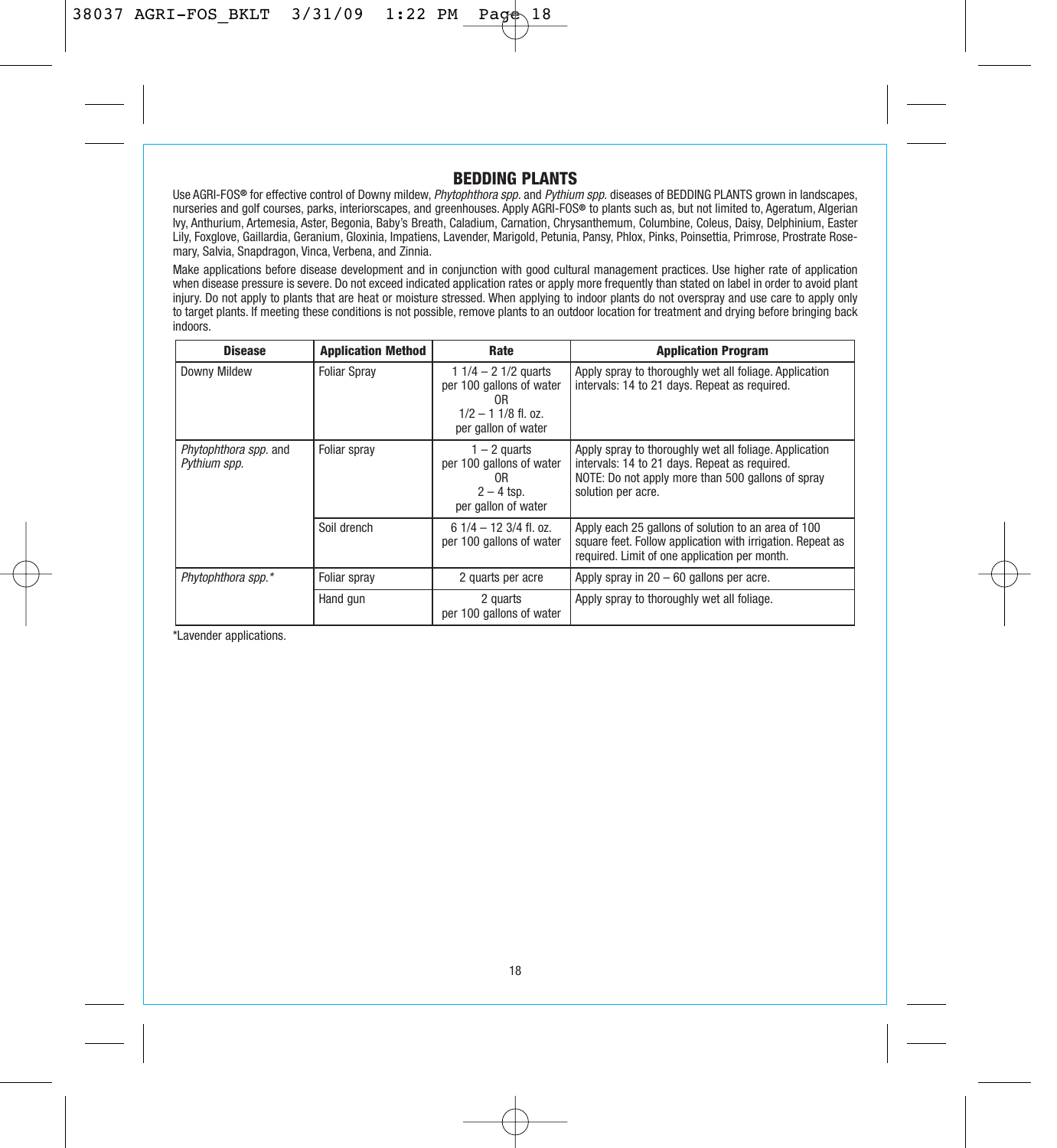# **CONIFERS IN COMMERCIAL NURSERIES, PLANTATIONS AND FORESTS\* (INCLUDING CHRISTMAS TREES)**

Apply AGRI-FOS**®** in conjunction with good cultural management practices for effective control of root rot (Phytophthora spp.) in CONIFERS including, but not limited to, Pines, Spruce and Douglas Fir. Use higher rate of application when disease pressure is severe. Do not exceed indicated application rates or apply more frequently than stated on label in order to avoid plant injury. Do not apply to CONIFERS that are moisture or heat stressed.

| <b>Disease</b>                               | <b>Application Method</b>                                        | Rate                                                                                                                             | <b>Application Program</b>                                                                                                                                                                                                                                                                                                                                                                       |
|----------------------------------------------|------------------------------------------------------------------|----------------------------------------------------------------------------------------------------------------------------------|--------------------------------------------------------------------------------------------------------------------------------------------------------------------------------------------------------------------------------------------------------------------------------------------------------------------------------------------------------------------------------------------------|
| Phytophthora                                 | Foliar spray                                                     | $1 - 2$ quarts<br>per 100 gallons of water<br>0R<br>$2 - 4$ tsp.<br>per gallon of water                                          | Apply spray to thoroughly wet all foliage. Application<br>intervals: 14 to 21 days. Repeat as required.                                                                                                                                                                                                                                                                                          |
|                                              | Soil drench                                                      | $1 - 2$ quarts<br>per 100 gallons of water<br>0 <sub>R</sub><br>$2 - 4$ tsp.<br>per gallon of water                              | Apply one gallon of solution per sq yd. Follow application<br>with irrigation. Application intervals: 14 to 21 days.<br>Repeat as required.                                                                                                                                                                                                                                                      |
|                                              | Bare root dipping at<br>transplanting                            | 1 quart<br>per 100 gallons of water<br>0 <sub>R</sub><br>2 tsp. per gallon of water                                              | Immediately before transplanting, dip transplants for<br>two minutes; keep roots submerged and ensure root<br>mass is thoroughly wet.                                                                                                                                                                                                                                                            |
| Fusarium subglutinans<br>(Pine Pitch Canker) | Basal bark spray<br>Apply any time active<br>growth is observed. | 1 gallon AGRI-FOS <sup>®</sup><br>$+2$ gallons of water<br>$+4$ fl. oz. of<br>Pentra-Bark™ Bark<br><b>Penetrating Surfactant</b> | Spray a combination of AGRI-FOS <sup>®</sup> and Pentra-Bark <sup>™</sup><br>around the complete circumference of the tree trunk<br>until saturation/runoff. Spray from ground level up to 5<br>feet above the soil line.                                                                                                                                                                        |
|                                              | Injection                                                        | 20 ml per tree of a<br>1 gallon AGRI-FOS <sup>®</sup><br>$+2$ gallons of water<br>$+4$ fl. oz. of<br>Pentra-Bark™ solution       | Drill holes 3/16 inch (5 mm) in diameter and 1 inch<br>(25 mm) to 2 inches (50 mm) deep with slight downward<br>angle in trunk. Place syringes in the main trunk of the<br>tree and space evenly around the circumference of the<br>trunk. Suitable for use with Chemjet tree injectors,<br>Ag-murf gun, or hydraulic tree injection. Trees should be<br>at least 10" diameter at breast height. |

\* Not for use in California except as an injection and/or basal bark spray on pines.

Do not graze livestock in treated areas of conifer nurseries or plantations. Do not feed forage from treated areas of plantations and or nurseries.

#### **TURF**

Use AGRI-FOS**®** for the effective control of Pythium and damping-off diseases of turf grasses on golf courses, parks, commercial landscapes, commercial turf production, and sod farms. When conditions favor disease, begin preventive applications and repeat at indicated intervals. Use higher rate of application when disease pressure is severe.

| <b>Disease</b> | <b>Application Method</b> | Rate                                | <b>Application Program</b>                                                                                                                                                                                                                                    |
|----------------|---------------------------|-------------------------------------|---------------------------------------------------------------------------------------------------------------------------------------------------------------------------------------------------------------------------------------------------------------|
| Pvthium        | Foliar sprav              | 5 to 10 fl. oz.<br>per 1000 sq. ft. | Apply indicated quantity of product in 1 to 2 gallons of<br>water per 1000 sq. ft. Ensure foliage is thoroughly wet.<br>Application intervals: 14 - 21 days. Repeat as required.<br>Do not irrigate or mow treated areas until spray has<br>completely dried. |